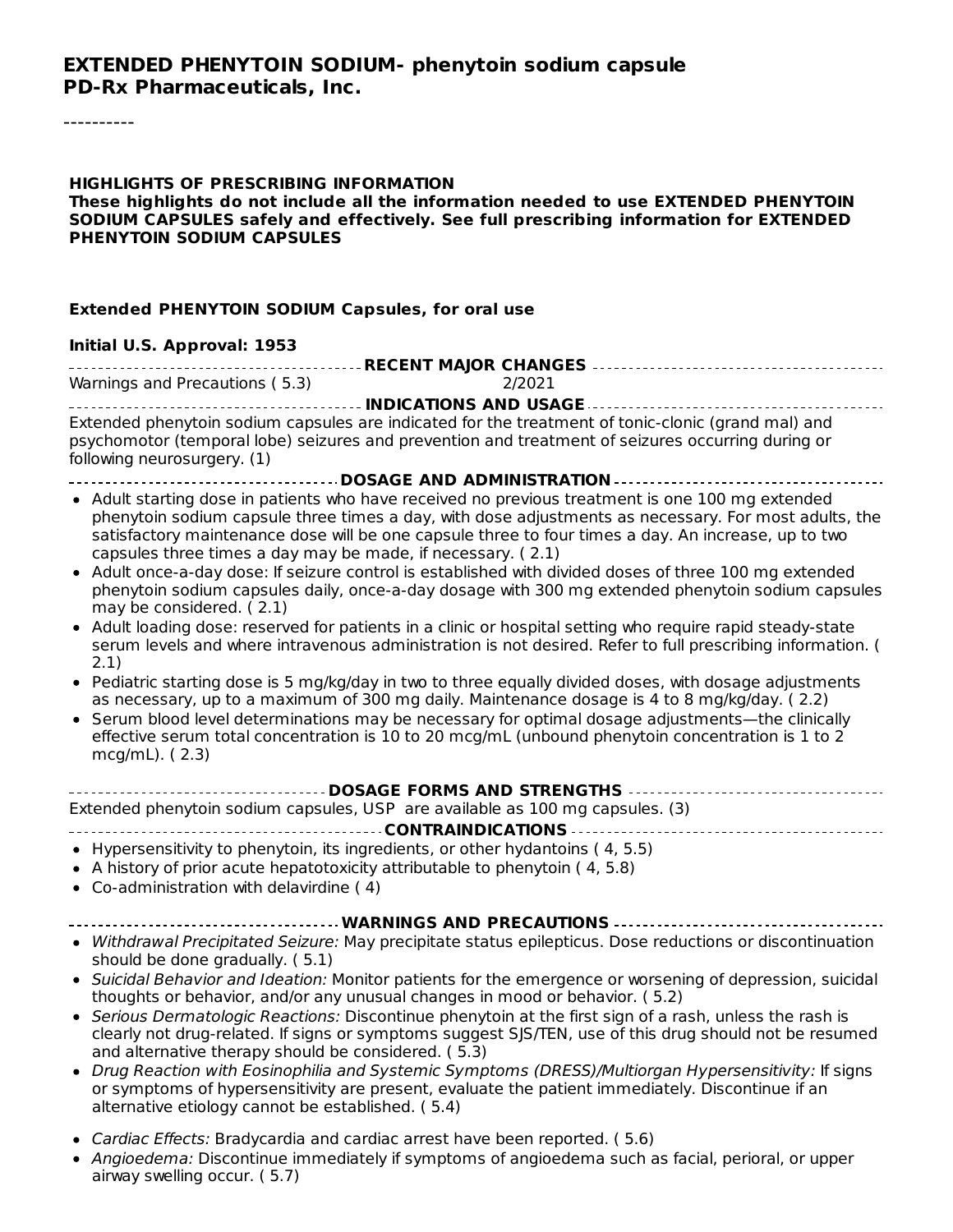- Hepatic Injury: Cases of acute hepatotoxicity have been reported with phenytoin. If this occurs, immediately discontinue. ( 4, 5.8)
- Hematopoietic Complications: If occurs, follow-up observation is indicated and an alternative antiepileptic treatment should be used. ( 5.9)

**ADVERSE REACTIONS** The most common adverse reactions are nervous system reactions, including nystagmus, ataxia, slurred speech, decreased coordination, somnolence, and mental confusion. ( 6)

#### **To report SUSPECTED ADVERSE REACTIONS, contact Amneal Pharmaceuticals at 1-877-835- 5472 or FDA at 1-800-FDA-1088 or www.fda.gov/medwatch.**

**DRUG INTERACTIONS** Multiple drug interactions because of extensive plasma protein binding, saturable metabolism and potent induction of hepatic enzymes. ( 7.1, 7.2)

**USE IN SPECIFIC POPULATIONS**

- Pregnancy: Prenatal exposure to phenytoin may increase the risks for congenital malformations and other adverse developmental outcomes. ( 5.13, 8.1)
- Renal and/or Hepatic Impairment or Hypoalbuminemia: Monitor unbound phenytoin concentrations in these patients. ( 8.6)

#### **See 17 for PATIENT COUNSELING INFORMATION and Medication Guide.**

**Revised: 1/2022**

#### **FULL PRESCRIBING INFORMATION: CONTENTS\***

#### **1 INDICATIONS AND USAGE**

#### **2 DOSAGE AND ADMINISTRATION**

- 2.1 Adult Dosage
- 2.2 Pediatric Dosage
- 2.3 Dosage Adjustments
- 2.4 Switching Between Phenytoin Formulations
- 2.5 Dosing in Patients with Renal or Hepatic Impairment or Hypoalbuminemia
- 2.6 Geriatric Dosage
- 2.7 Dosing during Pregnancy

#### **3 DOSAGE FORMS AND STRENGTHS**

#### **4 CONTRAINDICATIONS**

#### **5 WARNINGS AND PRECAUTIONS**

- 5.1 Withdrawal Precipitated Seizure, Status Epilepticus
- 5.2 Suicidal Behavior and Ideation
- 5.3 Serious Dermatologic Reactions

5.4 Drug Reaction with Eosinophilia and Systemic Symptoms (DRESS)/Multiorgan Hypersensitivity

- 5.5 Hypersensitivity
- 5.6 Cardiac Effects
- 5.7 Angioedema
- 5.8 Hepatic Injury
- 5.9 Hematopoietic Complications
- 5.10 Effects on Vitamin D and Bone
- 5.11 Renal or Hepatic Impairment or Hypoalbuminemia
- 5.12 Exacerbation of Porphyria
- 5.13 Teratogenicity and Other Harm to the Newborn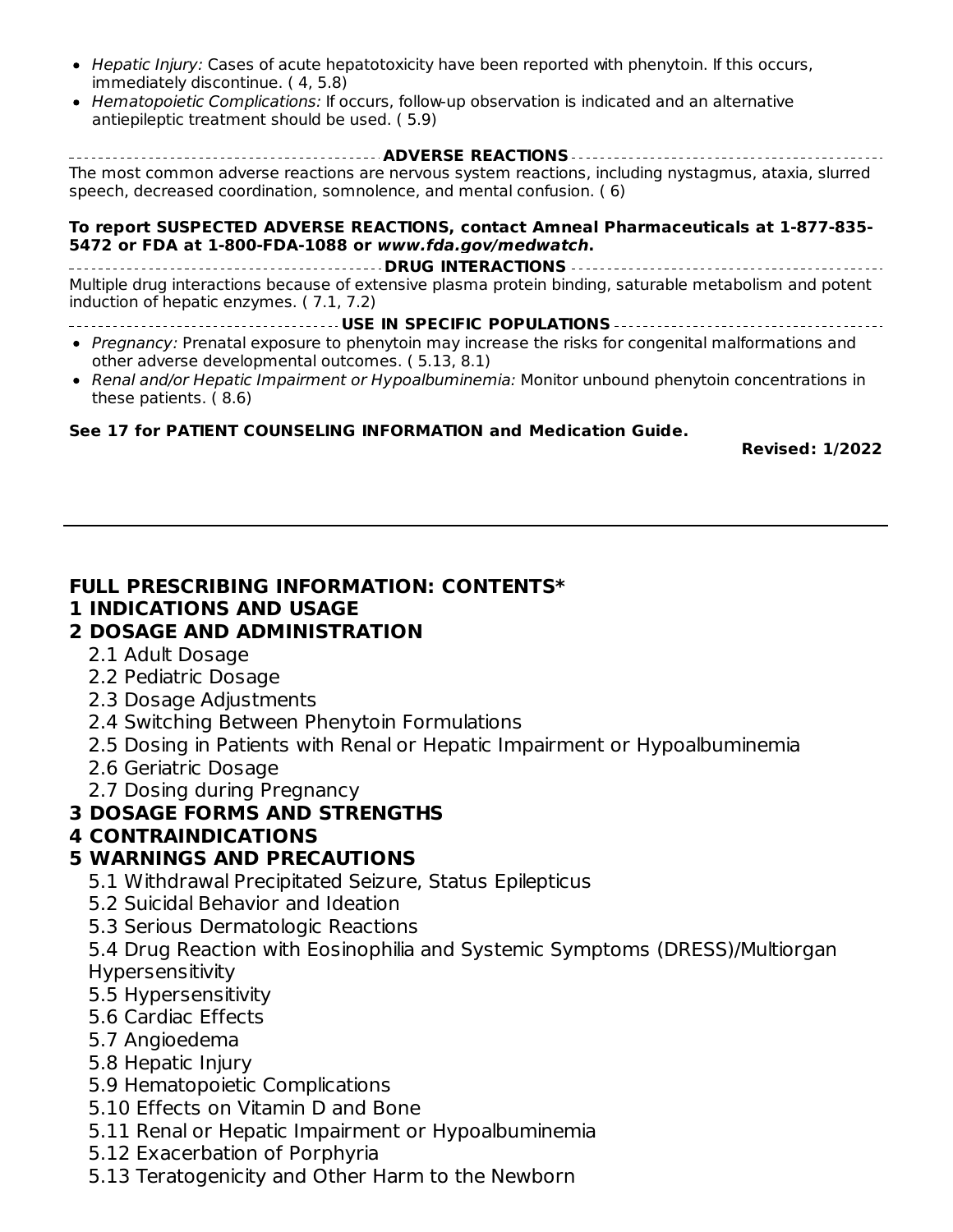- 5.14 Hyperglycemia
- 5.15 Serum Phenytoin Levels above Therapeutic Range

## **6 ADVERSE REACTIONS**

## **7 DRUG INTERACTIONS**

- 7.1 Drugs that Affect Phenytoin Concentrations
- 7.2 Drugs Affected by Phenytoin
- 7.3 Drug Enteral Feeding/Nutritional Preparations Interaction
- 7.4 Drug/Laboratory Test Interactions

## **8 USE IN SPECIFIC POPULATIONS**

- 8.1 Pregnancy
- 8.2 Lactation
- 8.4 Pediatric Use
- 8.5 Geriatric Use
- 8.6 Renal and/or Hepatic Impairment or Hypoalbuminemia
- 8.7 Use in Patients with Decreased CYP2C9 Function

## **10 OVERDOSAGE**

## **11 DESCRIPTION**

## **12 CLINICAL PHARMACOLOGY**

- 12.1 Mechanism of Action
- 12.3 Pharmacokinetics
- 12.5 Pharmacogenomics

#### **13 NONCLINICAL TOXICOLOGY**

13.1 Carcinogenesis, Mutagenesis, Impairment of Fertility

#### **16 HOW SUPPLIED/STORAGE AND HANDLING**

- 16.1 How Supplied
- 16.2 Storage and Handling

#### **17 PATIENT COUNSELING INFORMATION**

 $\ast$  Sections or subsections omitted from the full prescribing information are not listed.

## **FULL PRESCRIBING INFORMATION**

## **1 INDICATIONS AND USAGE**

Extended phenytoin sodium capsules are indicated for the treatment of tonic-clonic (grand mal) and psychomotor (temporal lobe) seizures and prevention and treatment of seizures occurring during or following neurosurgery.

# **2 DOSAGE AND ADMINISTRATION**

## **2.1 Adult Dosage**

#### Divided daily dosage:

The recommended starting dose for adult patients who have received no previous treatment is one 100-mg extended phenytoin sodium capsule by mouth three times daily. Adjust the dosage to suit individual requirements up to a maximum of two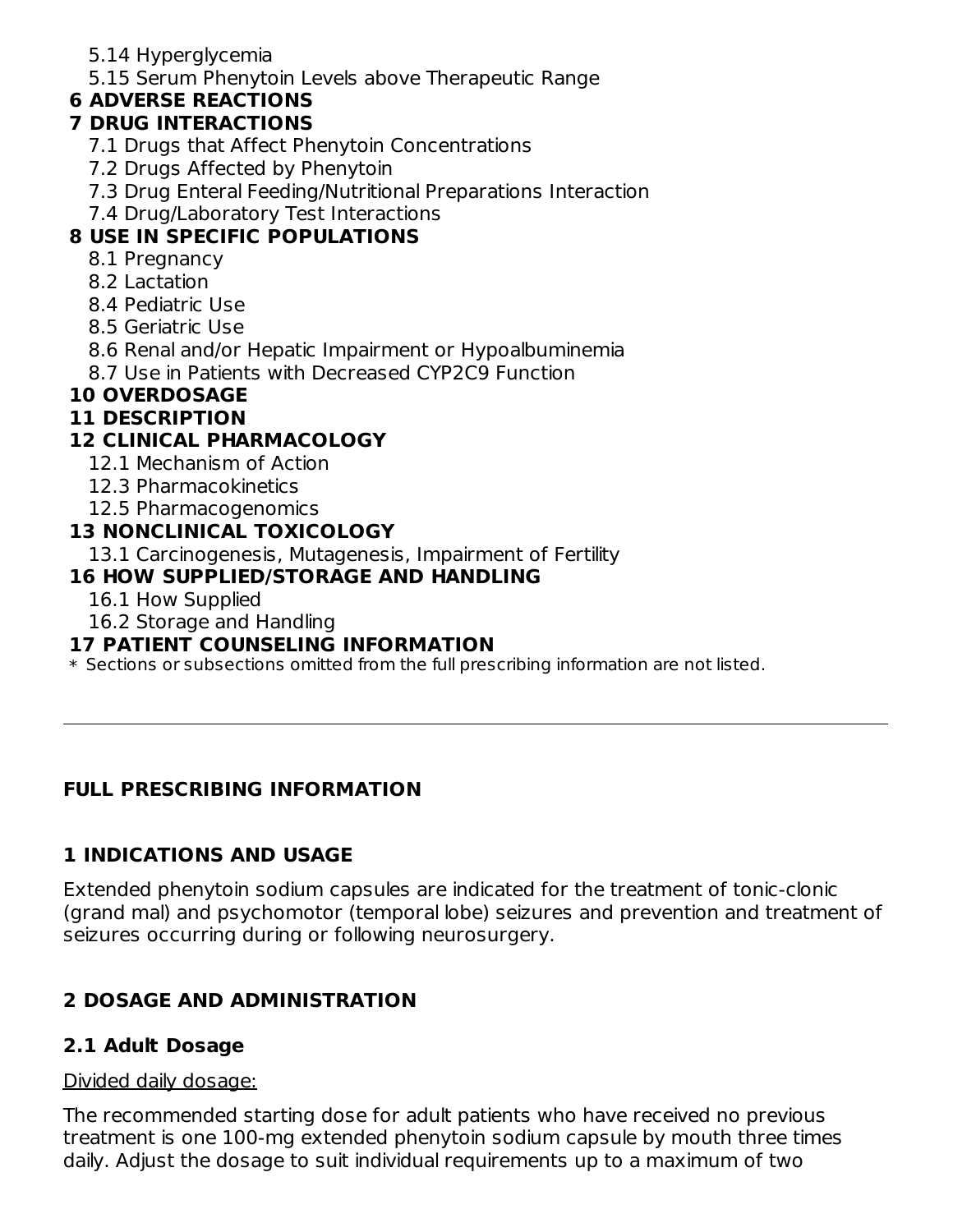capsules three times a day. For most adults, the satisfactory maintenance dosage will be one capsule three to four times a day.

#### Once-a-day dosage:

In adults, if seizure control is established with divided doses of three 100-mg extended phenytoin sodium capsules daily, once-a-day dosage with 300 mg of extended phenytoin sodium capsules may be considered. Studies comparing divided doses of 300 mg with a single daily dose of this quantity indicated absorption, peak serum levels, biologic half-life, difference between peak and minimum values, and urinary recovery were equivalent. Once-a-day dosage offers a convenience to the individual patient or to nursing personnel for institutionalized patients and is intended to be used only for patients requiring this amount of drug daily. A major problem in motivating noncompliant patients may also be lessened when the patient can take this drug once a day. However, patients should be cautioned not to miss a dose, inadvertently.

Only extended phenytoin sodium capsules are recommended for once-a-day dosing. Inherent differences in dissolution characteristics and resultant absorption rates of phenytoin due to different manufacturing procedures and/or dosage forms preclude such recommendation for other phenytoin products. When a change in the dosage form or brand is prescribed, careful monitoring of phenytoin serum levels should be carried out.

#### Loading dose:

Some authorities have advocated use of an oral loading dose of phenytoin in adults who require rapid steady-state serum levels and where intravenous administration is not desirable. This dosing regimen should be reserved for patients in a clinic or hospital setting where phenytoin serum levels can be closely monitored. Patients with a history of renal or liver disease should not receive the oral loading regimen.

Initially, one gram of extended phenytoin sodium capsules is divided into three doses (400 mg, 300 mg, 300 mg) and administered at two-hour intervals.

Normal maintenance dosage is then instituted 24 hours after the loading dose, with frequent serum level determinations.

#### **2.2 Pediatric Dosage**

The recommended starting dosage for pediatric patients is 5 mg/kg/day by mouth in two or three equally divided doses, with subsequent dosage individualized to a maximum of 300 mg daily in divided doses. A recommended daily maintenance dosage is usually 4 to 8 mg/kg/day in equally divided doses. Children over 6 years and adolescents may require the minimum adult dosage (300 mg/day).

#### **2.3 Dosage Adjustments**

Dosage should be individualized to provide maximum benefit. In some cases, serum blood level determinations may be necessary for optimal dosage adjustments. Trough levels provide information about clinically effective serum level range and confirm patient compliance, and are obtained just prior to the patient's next scheduled dose. Peak levels indicate an individual's threshold for emergence of dose-related side effects and are obtained at the time of expected peak concentration. Therapeutic effect without clinical signs of toxicity occurs more often with serum total concentrations between 10 and 20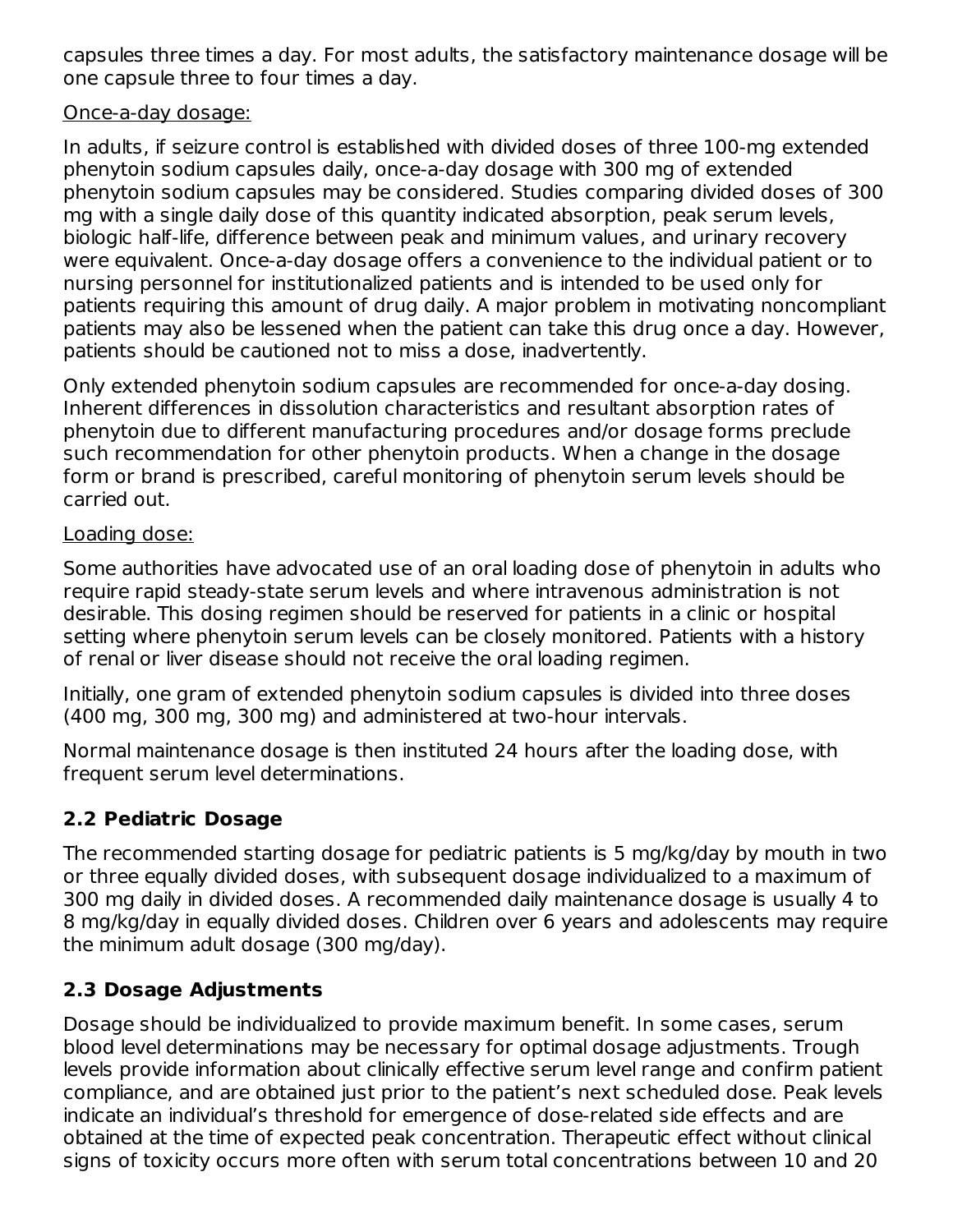mcg/mL (unbound phenytoin concentrations between 1 and 2 mcg/mL), although some mild cases of tonic-clonic (grand mal) epilepsy may be controlled with lower serum levels of phenytoin. In patients with renal or hepatic disease, or in those with hypoalbuminemia, the monitoring of unbound phenytoin concentrations may be more relevant [see Dosage and Administration (2.5)].

With recommended dosage, a period of seven to ten days may be required to achieve steady-state blood levels with phenytoin and changes in dosage (increase or decrease) should not be carried out at intervals shorter than seven to ten days.

## **2.4 Switching Between Phenytoin Formulations**

The free acid form of phenytoin is used in Phenytoin-125 Suspension and Phenytoin Infatabs. Phenytoin extended capsules and parenteral phenytoin are formulated with the sodium salt of phenytoin. Because there is approximately an 8% increase in drug content with the free acid form over that of the sodium salt, dosage adjustments and serum level monitoring may be necessary when switching from a product formulated with the free acid to a product formulated with the sodium salt and vice versa.

## **2.5 Dosing in Patients with Renal or Hepatic Impairment or Hypoalbuminemia**

Because the fraction of unbound phenytoin is increased in patients with renal or hepatic disease, or in those with hypoalbuminemia, the monitoring of phenytoin serum levels should be based on the unbound fraction in those patients *[see Warnings and* Precautions (5.11) and Use in Specific Populations (8.6)] .

## **2.6 Geriatric Dosage**

Phenytoin clearance is decreased slightly in elderly patients and lower or less frequent dosing may be required *[see Clinical Pharmacology (12.3)].* 

## **2.7 Dosing during Pregnancy**

Decreased serum concentrations of phenytoin may occur during pregnancy because of altered phenytoin pharmacokinetics. Periodic measurement of serum phenytoin concentrations should be performed during pregnancy, and the phenytoin dosage should be adjusted as necessary. Postpartum restoration of the original dosage will probably be indicated [see Use in Specific Populations (8.1)]. Because of potential changes in protein binding during pregnancy, the monitoring of phenytoin serum levels should be based on the unbound fraction.

# **3 DOSAGE FORMS AND STRENGTHS**

Extended phenytoin sodium capsules, USP are available as:

**100 mg:** white opaque/light lavender opaque, hard gelatin capsules imprinted with "IP 212" on both cap and body.

# **4 CONTRAINDICATIONS**

Phenytoin is contraindicated in patients with:

A history of hypersensitivity to phenytoin, its inactive ingredients, or other hydantoins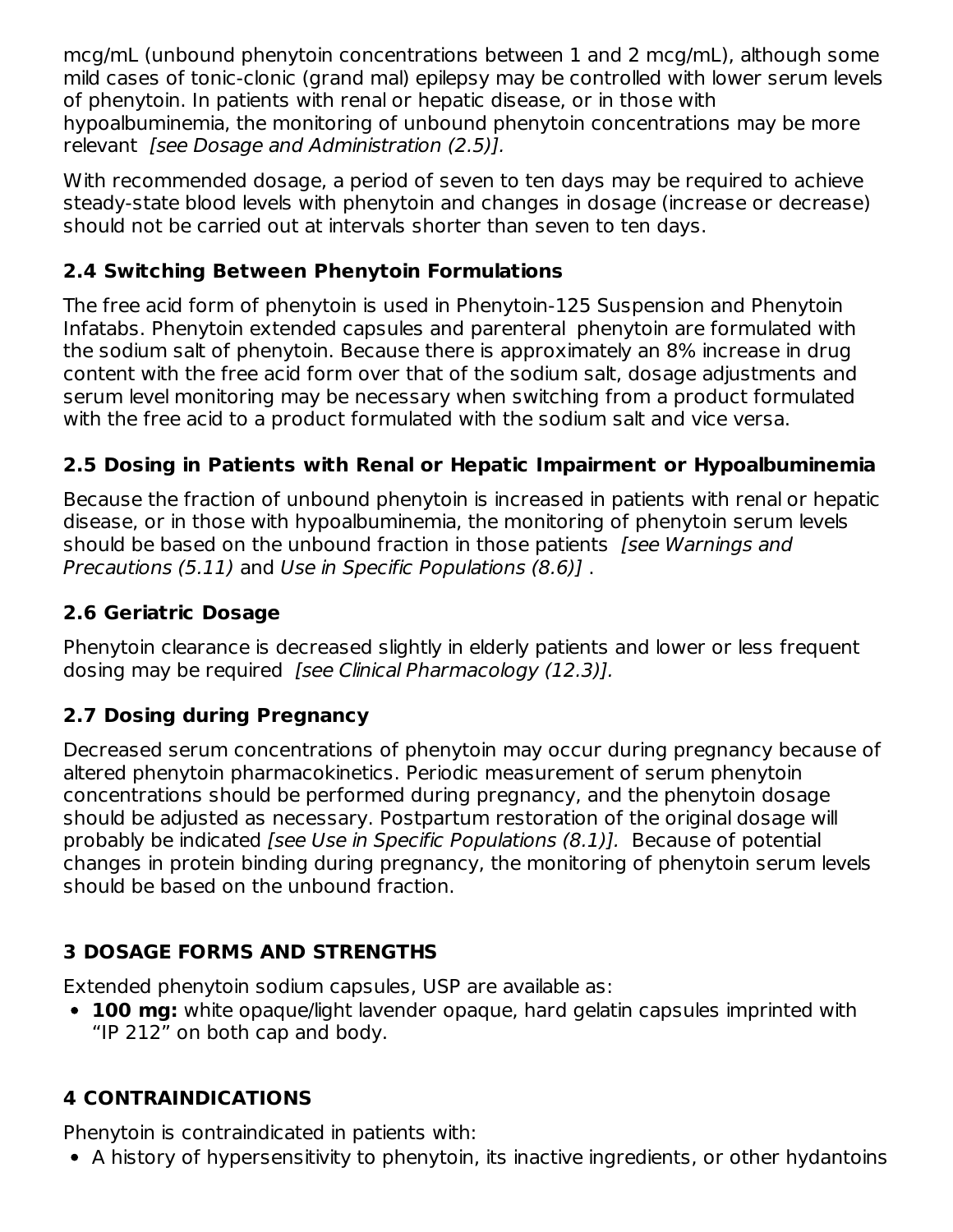[see Warnings and Precautions (5.5)] . Reactions have included angioedema.

- A history of prior acute hepatotoxicity attributable to phenytoin [see Warnings and Precautions (5.8)].
- Co-administration with delavirdine because of the potential for loss of virologic response and possible resistance to delavirdine or to the class of non-nucleoside reverse transcriptase inhibitors.

# **5 WARNINGS AND PRECAUTIONS**

## **5.1 Withdrawal Precipitated Seizure, Status Epilepticus**

Abrupt withdrawal of phenytoin in epileptic patients may precipitate status epilepticus. When, in the judgment of the clinician, the need for dosage reduction, discontinuation, or substitution of alternative anticonvulsant medication arises, this should be done gradually. However, in the event of an allergic or hypersensitivity reaction, more rapid substitution of alternative therapy may be necessary. In this case, alternative therapy should be an anticonvulsant drug not belonging to the hydantoin chemical class.

## **5.2 Suicidal Behavior and Ideation**

Antiepileptic drugs (AEDs), including extended phenytoin sodium, increase the risk of suicidal thoughts or behavior in patients taking these drugs for any indication. Patients treated with any AED for any indication should be monitored for the emergence or worsening of depression, suicidal thoughts or behavior, and/or any unusual changes in mood or behavior.

Pooled analyses of 199 placebo-controlled clinical trials (mono- and adjunctive therapy) of 11 different AEDs showed that patients randomized to one of the AEDs had approximately twice the risk (adjusted Relative Risk 1.8, 95% CI:1.2, 2.7) of suicidal thinking or behavior compared to patients randomized to placebo. In these trials, which had a median treatment duration of 12 weeks, the estimated incidence rate of suicidal behavior or ideation among 27,863 AED-treated patients was 0.43%, compared to 0.24% among 16,029 placebo-treated patients, representing an increase of approximately one case of suicidal thinking or behavior for every 530 patients treated. There were four suicides in drug-treated patients in the trials and none in placebotreated patients, but the number is too small to allow any conclusion about drug effect on suicide.

The increased risk of suicidal thoughts or behavior with AEDs was observed as early as one week after starting drug treatment with AEDs and persisted for the duration of treatment assessed. Because most trials included in the analysis did not extend beyond 24 weeks, the risk of suicidal thoughts or behavior beyond 24 weeks could not be assessed.

The risk of suicidal thoughts or behavior was generally consistent among drugs in the data analyzed. The finding of increased risk with AEDs of varying mechanisms of action and across a range of indications suggests that the risk applies to all AEDs used for any indication. The risk did not vary substantially by age (5 to 100 years) in the clinical trials analyzed.

Table 1 shows absolute and relative risk by indication for all evaluated AEDs.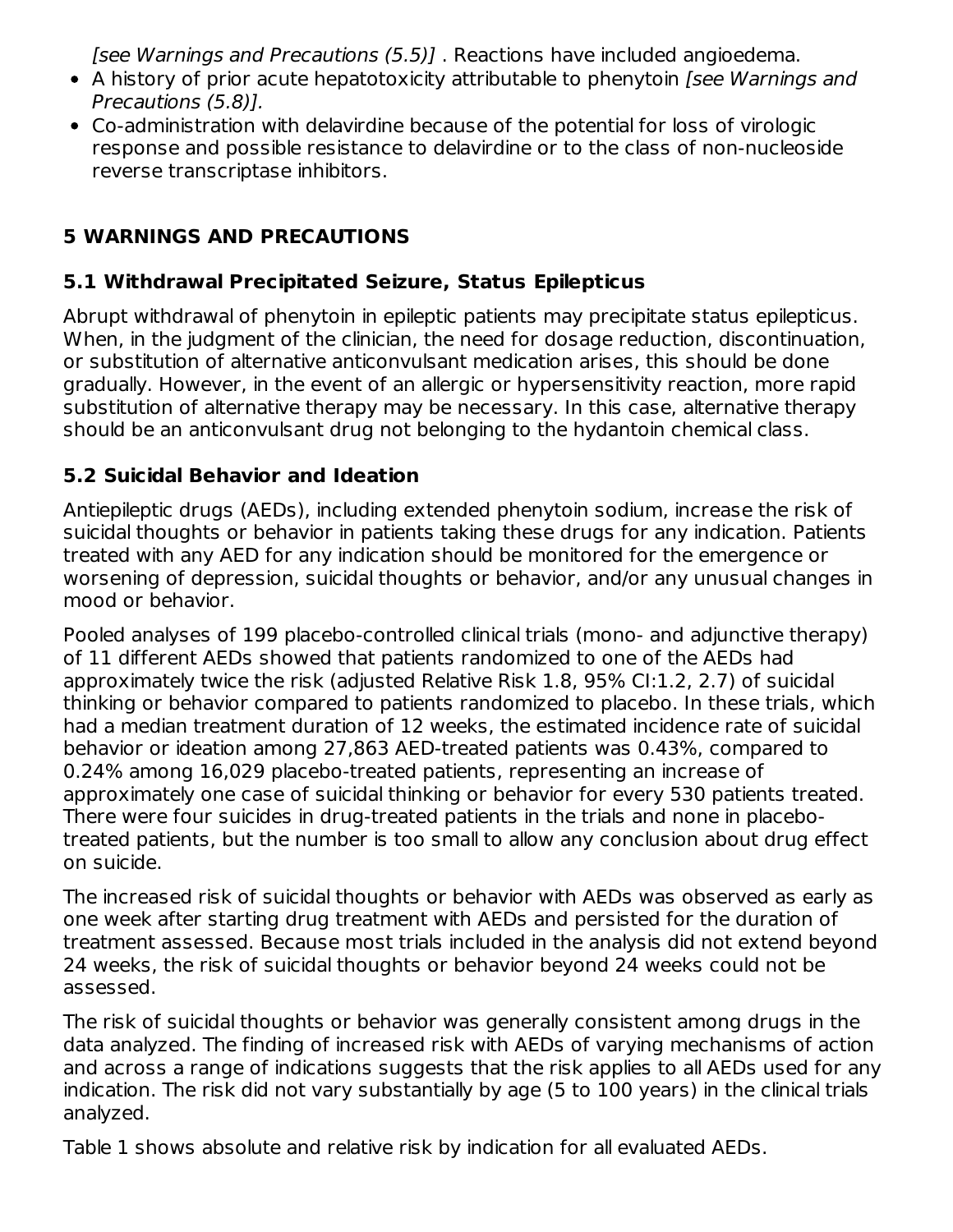**Table 1 Risk by indication for antiepileptic drugs in the pooled analysis**

| <b>Indication</b> | <b>Placebo</b><br>Patients with Patients with of Events in<br><b>Events Per</b><br>1000<br><b>Patients</b> | <b>Drug</b><br><b>Events Per</b><br>1000<br><b>Patients</b> | <b>Relative</b><br><b>Drug Patients/</b><br>Incidence in<br><b>Placebo</b><br><b>Patients</b> | <b>Risk: Incidence Risk Difference:</b><br><b>Additional Drug</b><br><b>Patients with</b><br><b>Events Per</b><br>1000 Patients |
|-------------------|------------------------------------------------------------------------------------------------------------|-------------------------------------------------------------|-----------------------------------------------------------------------------------------------|---------------------------------------------------------------------------------------------------------------------------------|
| Epilepsy          | 1.0                                                                                                        | 3.4                                                         | 3.5                                                                                           | 2.4                                                                                                                             |
| Psychiatric       | 5.7                                                                                                        | 8.5                                                         | 1.5                                                                                           | 2.9                                                                                                                             |
| Other             | 1.0                                                                                                        | 1.8                                                         | 1.9                                                                                           | 0.9                                                                                                                             |
| Total             | 2.4                                                                                                        | 4.3                                                         | 1.8                                                                                           | 1.9                                                                                                                             |

The relative risk for suicidal thoughts or behavior was higher in clinical trials for epilepsy than in clinical trials for psychiatric or other conditions, but the absolute risk differences were similar for the epilepsy and psychiatric indications.

Anyone considering prescribing extended phenytoin sodium or any other AED must balance the risk of suicidal thoughts or behavior with the risk of untreated illness. Epilepsy and many other illnesses for which AEDs are prescribed are themselves associated with morbidity and mortality and an increased risk of suicidal thoughts and behavior. Should suicidal thoughts and behavior emerge during treatment, the prescriber needs to consider whether the emergence of these symptoms in any given patient may be related to the illness being treated.

Patients, their caregivers, and families should be informed that AEDs increase the risk of suicidal thoughts and behavior and should be advised of the need to be alert for the emergence or worsening of the signs and symptoms of depression, any unusual changes in mood or behavior, or the emergence of suicidal thoughts, behavior, or thoughts about self-harm. Behaviors of concern should be reported immediately to healthcare providers.

## **5.3 Serious Dermatologic Reactions**

Extended phenytoin sodium can cause severe cutaneous adverse reactions (SCARs), which may be fatal. Reported reactions in phenytoin-treated patients have included toxic epidermal necrolysis (TEN), Stevens-Johnson syndrome (SJS), acute generalized exanthematous pustulosis (AGEP), and Drug Reaction with Eosinophilia and Systemic Symptoms (DRESS) [see Warnings and Precautions (5.4)]. The onset of symptoms is usually within 28 days, but can occur later. Extended phenytoin sodium should be discontinued at the first sign of a rash, unless the rash is clearly not drug-related. If signs or symptoms suggest a severe cutaneous adverse reaction, use of this drug should not be resumed and alternative therapy should be considered. If a rash occurs, the patient should be evaluated for signs and symptoms of SCARs.

Studies in patients of Chinese ancestry have found a strong association between the risk of developing SJS/TEN and the presence of HLA-B\*1502, an inherited allelic variant of the HLA-B gene, in patients using carbamazepine. Limited evidence suggests that HLA-B\*1502 may be a risk factor for the development of SJS/TEN in patients of Asian ancestry taking other antiepileptic drugs associated with SJS/TEN, including phenytoin. In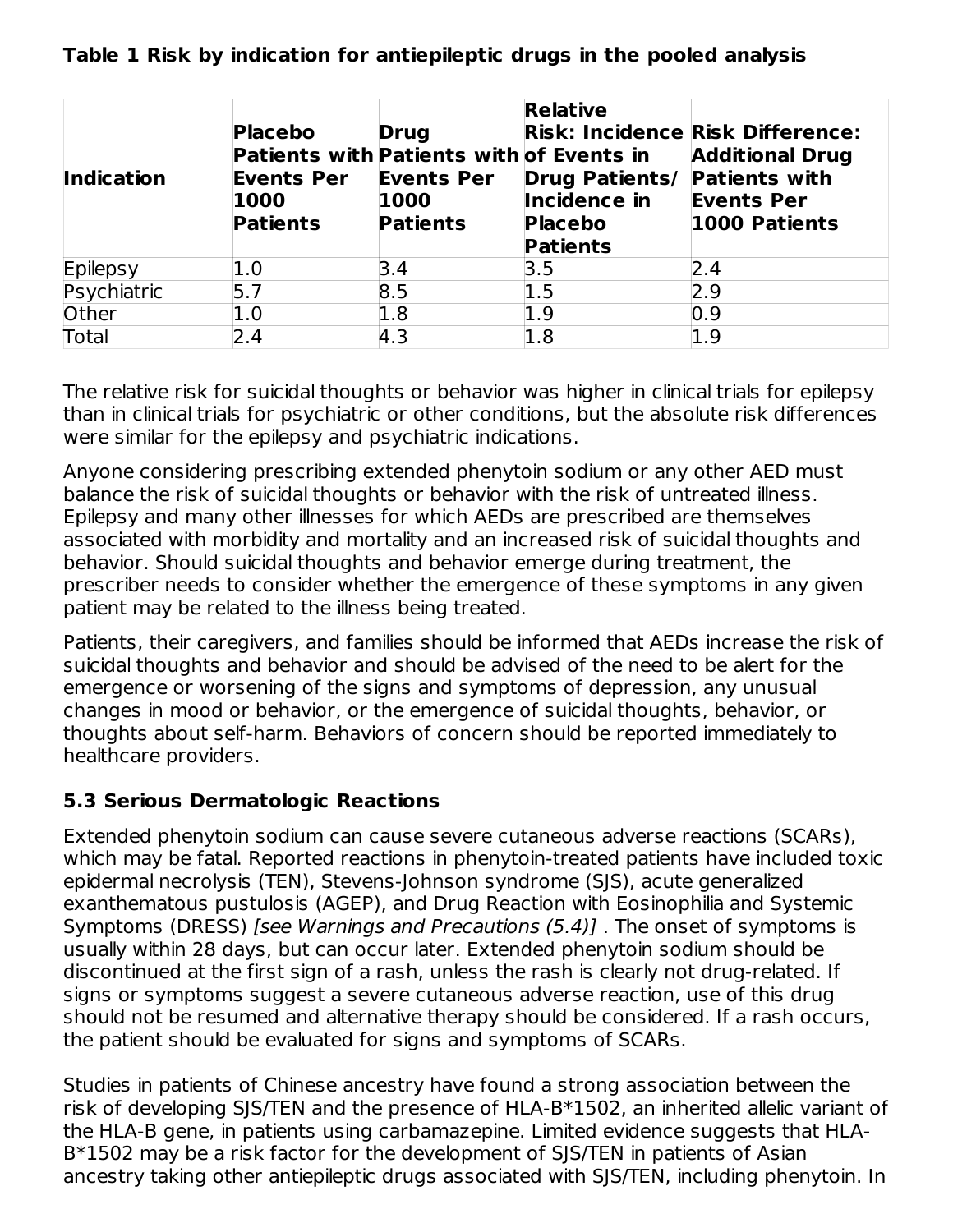addition, retrospective, case-control, genome-wide association studies in patients of southeast Asian ancestry have also identified an increased risk of SCARs in carriers of the decreased function CYP2C9\*3 variant, which has also been associated with decreased clearance of phenytoin. Consider avoiding phenytoin as an alternative to carbamazepine in patients positive for HLA-B\*1502 or in CYP2C9\*3 carriers [see Use in Specific Populations (8.7) and Clinical Pharmacology (12.5)] .

The use of HLA-B\*1502 or CYP2C9 genotyping has important limitations and must never substitute for appropriate clinical vigilance and patient management. The role of other possible factors in the development of, and morbidity from, SJS/TEN, such as antiepileptic drug (AED) dose, compliance, concomitant medications, comorbidities, and the level of dermatologic monitoring have not been studied.

#### **5.4 Drug Reaction with Eosinophilia and Systemic Symptoms (DRESS)/Multiorgan Hypersensitivity**

Drug Reaction with Eosinophilia and Systemic Symptoms (DRESS), also known as Multiorgan hypersensitivity, has been reported in patients taking antiepileptic drugs, including extended phenytoin sodium. Some of these events have been fatal or lifethreatening. DRESS typically, although not exclusively, presents with fever, rash, lymphadenopathy, and/or facial swelling, in association with other organ system involvement, such as hepatitis, nephritis, hematological abnormalities, myocarditis, or myositis sometimes resembling an acute viral infection. Eosinophilia is often present. Because this disorder is variable in its expression, other organ systems not noted here may be involved. It is important to note that early manifestations of hypersensitivity, such as fever or lymphadenopathy, may be present even though rash is not evident. If such signs or symptoms are present, the patient should be evaluated immediately. Extended phenytoin sodium should be discontinued if an alternative etiology for the signs or symptoms cannot be established.

## **5.5 Hypersensitivity**

Extended phenytoin sodium and other hydantoins are contraindicated in patients who have experienced phenytoin hypersensitivity *[see Contraindications (4)* and *Warnings* and Precautions (5.7)] . Additionally, consider alternatives to structurally similar drugs such as carboxamides (e.g., carbamazepine), barbiturates, succinimides, and oxazolidinediones (e.g., trimethadione) in these same patients. Similarly, if there is a history of hypersensitivity reactions to these structurally similar drugs in the patient or immediate family members, consider alternatives to extended phenytoin sodium.

## **5.6 Cardiac Effects**

Cases of bradycardia and cardiac arrest have been reported in extended phenytoin sodium-treated patients, both at recommended phenytoin doses and levels, and in association with phenytoin toxicity [see Overdosage (10)]. Most of the reports of cardiac arrest occurred in patients with underlying cardiac disease.

## **5.7 Angioedema**

Angioedema has been reported in patients treated with extended phenytoin sodium in the postmarketing setting. Extended phenytoin sodium should be discontinued immediately if symptoms of angioedema, such as facial, perioral, or upper airway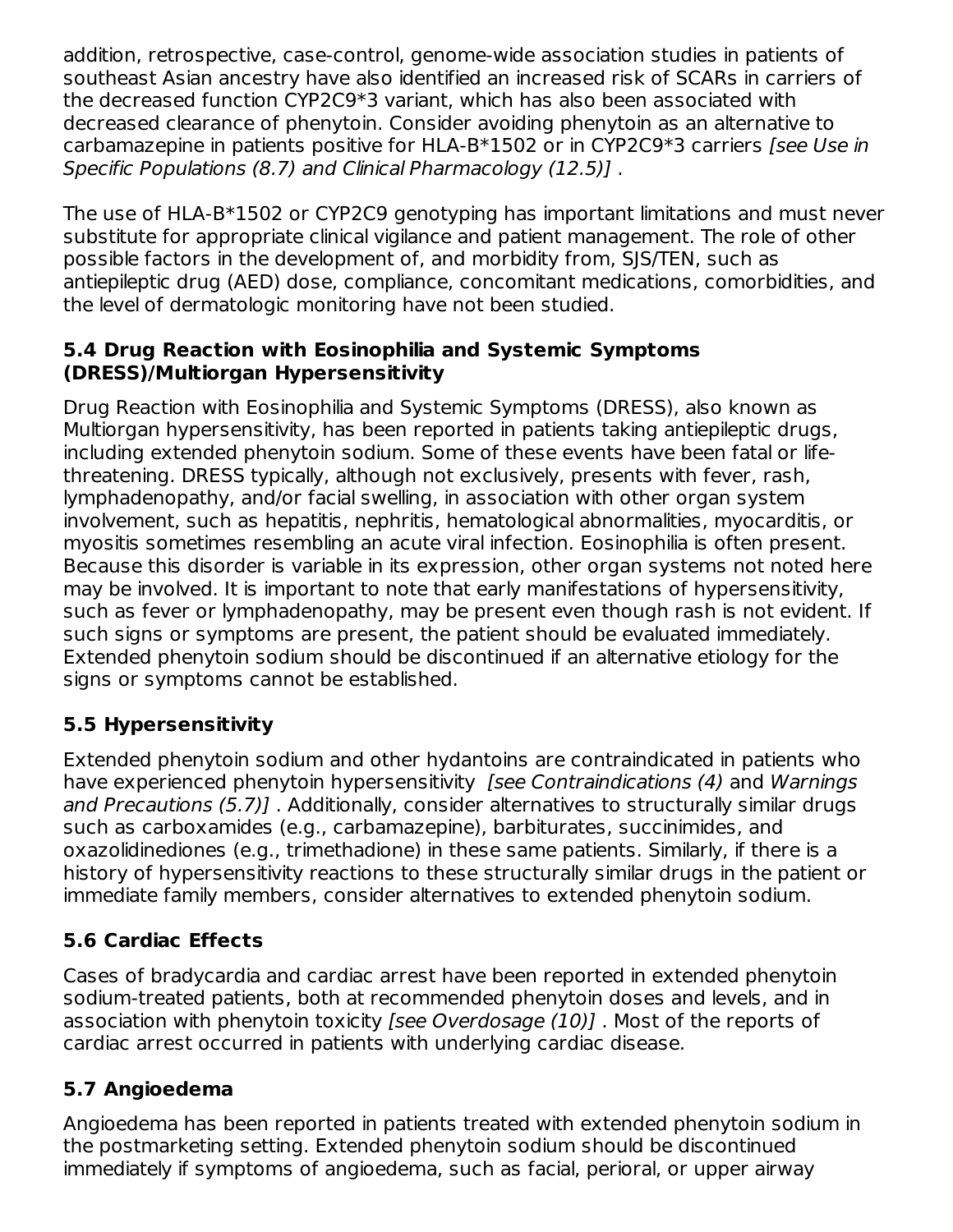swelling occur. Extended phenytoin sodium should be discontinued permanently if a clear alternative etiology for the reaction cannot be established.

## **5.8 Hepatic Injury**

Cases of acute hepatotoxicity, including infrequent cases of acute hepatic failure, have been reported with extended phenytoin sodium. These events may be part of the spectrum of DRESS or may occur in isolation [see Warnings and Precautions (5.4)]. Other common manifestations include jaundice, hepatomegaly, elevated serum transaminase levels, leukocytosis, and eosinophilia. The clinical course of acute phenytoin hepatotoxicity ranges from prompt recovery to fatal outcomes. In these patients with acute hepatotoxicity, extended phenytoin sodium should be immediately discontinued and not readministered.

# **5.9 Hematopoietic Complications**

Hematopoietic complications, some fatal, have occasionally been reported in association with administration of extended phenytoin sodium. These have included thrombocytopenia, leukopenia, granulocytopenia, agranulocytosis, and pancytopenia with or without bone marrow suppression.

There have been a number of reports suggesting a relationship between phenytoin and the development of lymphadenopathy (local or generalized) including benign lymph node hyperplasia, pseudolymphoma, lymphoma, and Hodgkin's disease. Although a cause and effect relationship has not been established, the occurrence of lymphadenopathy indicates the need to differentiate such a condition from other types of lymph node pathology. Lymph node involvement may occur with or without symptoms and signs of DRESS [see Warnings and Precautions (5.4)]

In all cases of lymphadenopathy, follow-up observation for an extended period is indicated and every effort should be made to achieve seizure control using alternative antiepileptic drugs.

## **5.10 Effects on Vitamin D and Bone**

The chronic use of phenytoin in patients with epilepsy has been associated with decreased bone mineral density (osteopenia, osteoporosis, and osteomalacia) and bone fractures. Phenytoin induces hepatic metabolizing enzymes. This may enhance the metabolism of vitamin D and decrease vitamin D levels, which may lead to vitamin D deficiency, hypocalcemia, and hypophosphatemia. Consideration should be given to screening with bone-related laboratory and radiological tests as appropriate and initiating treatment plans according to established guidelines.

## **5.11 Renal or Hepatic Impairment or Hypoalbuminemia**

Because the fraction of unbound phenytoin is increased in patients with renal or hepatic disease, or in those with hypoalbuminemia, the monitoring of phenytoin serum levels should be based on the unbound fraction in those patients.

#### **5.12 Exacerbation of Porphyria**

In view of isolated reports associating phenytoin with exacerbation of porphyria, caution should be exercised in using this medication in patients suffering from this disease.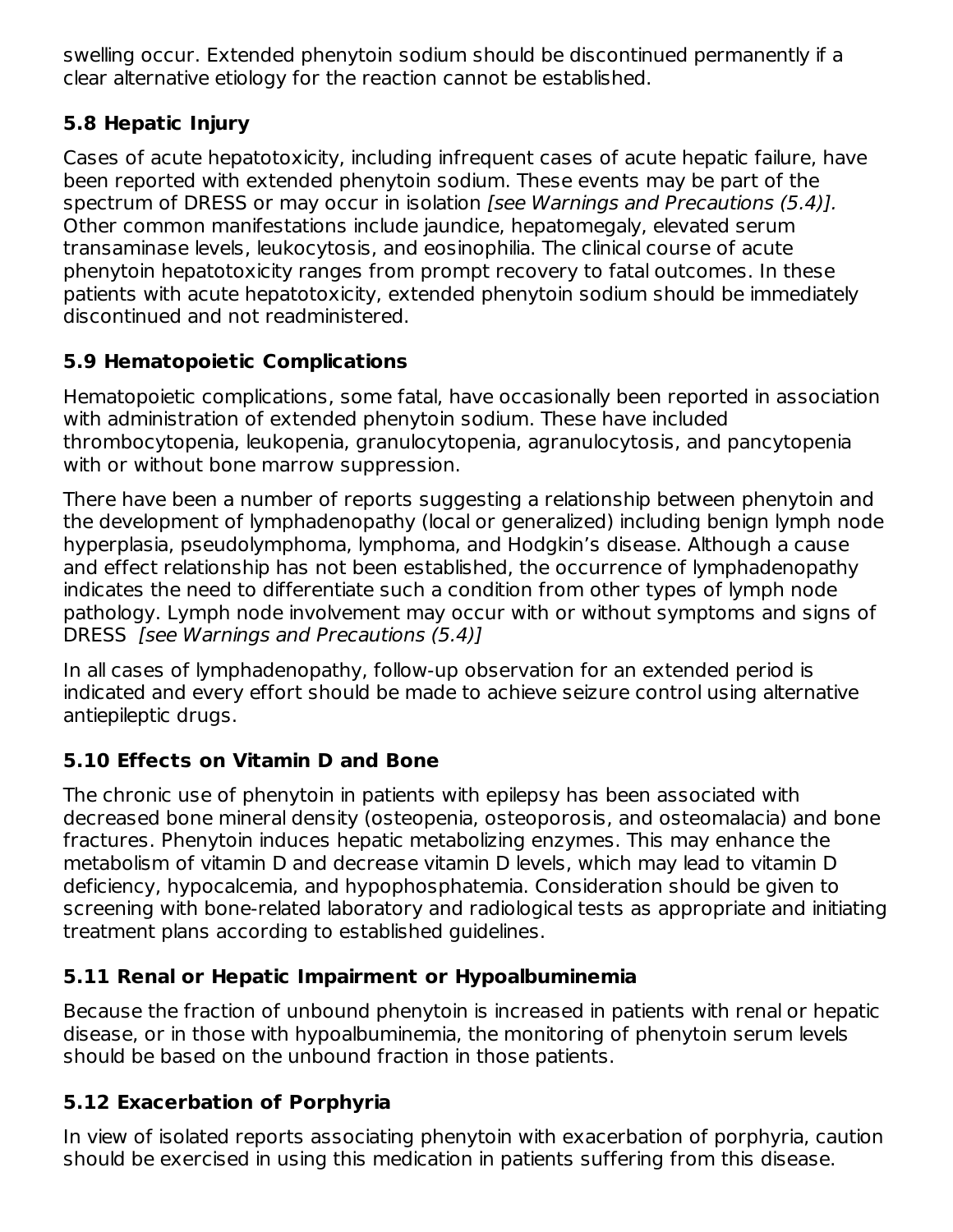## **5.13 Teratogenicity and Other Harm to the Newborn**

Phenytoin may cause fetal harm when administered to a pregnant woman. Prenatal exposure to phenytoin may increase the risks for congenital malformations and other adverse developmental outcomes [see Use in Specific Populations (8.1)].

Increased frequencies of major malformations (such as orofacial clefts and cardiac defects), and abnormalities characteristic of fetal hydantoin syndrome, including dysmorphic skull and facial features, nail and digit hypoplasia, growth abnormalities (including microcephaly), and cognitive deficits, have been reported among children born to epileptic women who took phenytoin alone or in combination with other antiepileptic drugs during pregnancy. There have been several reported cases of malignancies, including neuroblastoma.

A potentially life-threatening bleeding disorder related to decreased levels of vitamin Kdependent clotting factors may occur in newborns exposed to phenytoin in utero. This drug-induced condition can be prevented with vitamin K administration to the mother before delivery and to the neonate after birth.

## **5.14 Hyperglycemia**

Hyperglycemia, resulting from the drug's inhibitory effects on insulin release, has been reported. Phenytoin may also raise the serum glucose level in diabetic patients.

## **5.15 Serum Phenytoin Levels above Therapeutic Range**

Serum levels of phenytoin sustained above the therapeutic range may produce confusional states referred to as "delirium," "psychosis," or "encephalopathy," or rarely irreversible cerebellar dysfunction and/or cerebellar atrophy. Accordingly, at the first sign of acute toxicity, serum levels should be immediately checked. Dose reduction of phenytoin therapy is indicated if serum levels are excessive; if symptoms persist, termination is recommended.

## **6 ADVERSE REACTIONS**

The following serious adverse reactions are described elsewhere in the labeling:

- Withdrawal Precipitated Seizure, Status Epilepticus *[see Warnings and Precautions*  $(5.1)1$
- Suicidal Behavior and Ideation *[see Warnings and Precautions (5.2)]*
- Serious Dermatologic Reactions [see Warnings and Precautions (5.3)]
- Drug Reaction with Eosinophilia and Systemic Symptoms (DRESS)/Multiorgan Hypersensitivity [see Warnings and Precautions (5.4)]
- Hypersensitivity [see Warnings and Precautions (5.5)]
- Cardiac Effects [see Warnings and Precautions (5.6)]
- Angioedema [see Warnings and Precautions (5.7)]
- Hepatic Injury [see Warnings and Precautions (5.8)]
- Hematopoietic Complications [see Warnings and Precautions (5.9)]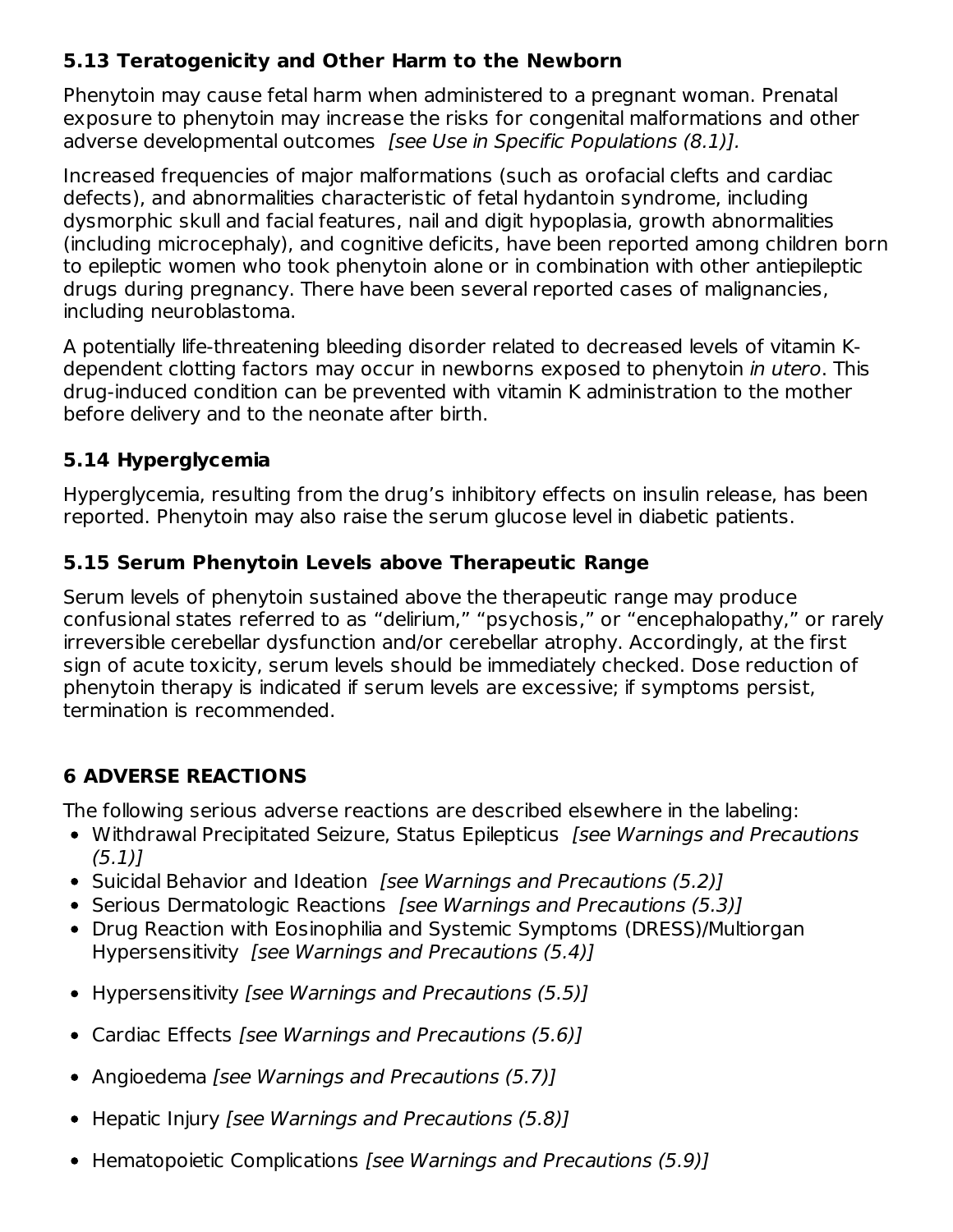- Effects on Vitamin D and Bone [see Warnings and Precautions (5.10)]
- Exacerbation of Porphyria [see Warnings and Precautions (5.12)]
- Teratogenicity and Other Harm to the Newborn [see Warnings and Precautions (5.13)]
- Hyperglycemia [ see Warnings and Precautions (5.14)]

The following adverse reactions associated with the use of phenytoin were identified in clinical studies or postmarketing reports. Because these reactions are reported voluntarily from a population of uncertain size, it is not always possible to reliably estimate their frequency or establish a causal relationship to drug exposure.

**Body as a Whole:** Allergic reactions in the form of rash and rarely more serious forms and DRESS have been observed, as has angioedema [see Warnings and Precautions  $(5.3, 5.4, 5.7)$ ]. Anaphylaxis has also been reported.

There have also been reports of coarsening of facial features, systemic lupus erythematosus, periarteritis nodosa, and immunoglobulin abnormalities.

**Digestive System:** Acute hepatic failure, toxic hepatitis, liver damage, nausea, vomiting, constipation, enlargement of the lips, and gingival hyperplasia.

**Hematologic and Lymphatic System:** Hematopoietic complications, some fatal, have occasionally been reported in association with administration of phenytoin. These have included thrombocytopenia, leukopenia, granulocytopenia, agranulocytosis, and pancytopenia with or without bone marrow suppression. While macrocytosis and megaloblastic anemia have occurred, these conditions usually respond to folic acid therapy. Lymphadenopathy including benign lymph node hyperplasia, pseudolymphoma, lymphoma, and Hodgkin's disease have been reported [see Warnings and Precautions  $(5.9)$ ].

**Laboratory Test Abnormality:** Phenytoin may decrease serum concentrations of thyroid hormone (T4 and T3), sometimes with an accompanying increase in thyroidstimulating hormone (TSH), but usually in the absence of clinical hypothyroidism. Phenytoin may also produce lower than normal values for dexamethasone or metyrapone tests. Phenytoin may cause increased serum levels of glucose [ see Warnings and Precautions (5.14)], alkaline phosphatase, and gamma glutamyl transpeptidase (GGT).

**Nervous System:** The most common adverse reactions encountered with phenytoin therapy are nervous system reactions and are usually dose-related. Reactions include nystagmus, ataxia, slurred speech, decreased coordination, somnolence, and mental confusion. Dizziness, vertigo, insomnia, transient nervousness, motor twitchings, paresthesias, and headaches have also been observed. There have also been rare reports of phenytoin-induced dyskinesias, including chorea, dystonia, tremor and asterixis, similar to those induced by phenothiazine and other neuroleptic drugs. Cerebellar atrophy has been reported, and appears more likely in settings of elevated phenytoin levels and/or long-term phenytoin use [ see Warnings and Precautions (5.15)] .

A predominantly sensory peripheral polyneuropathy has been observed in patients receiving long-term phenytoin therapy.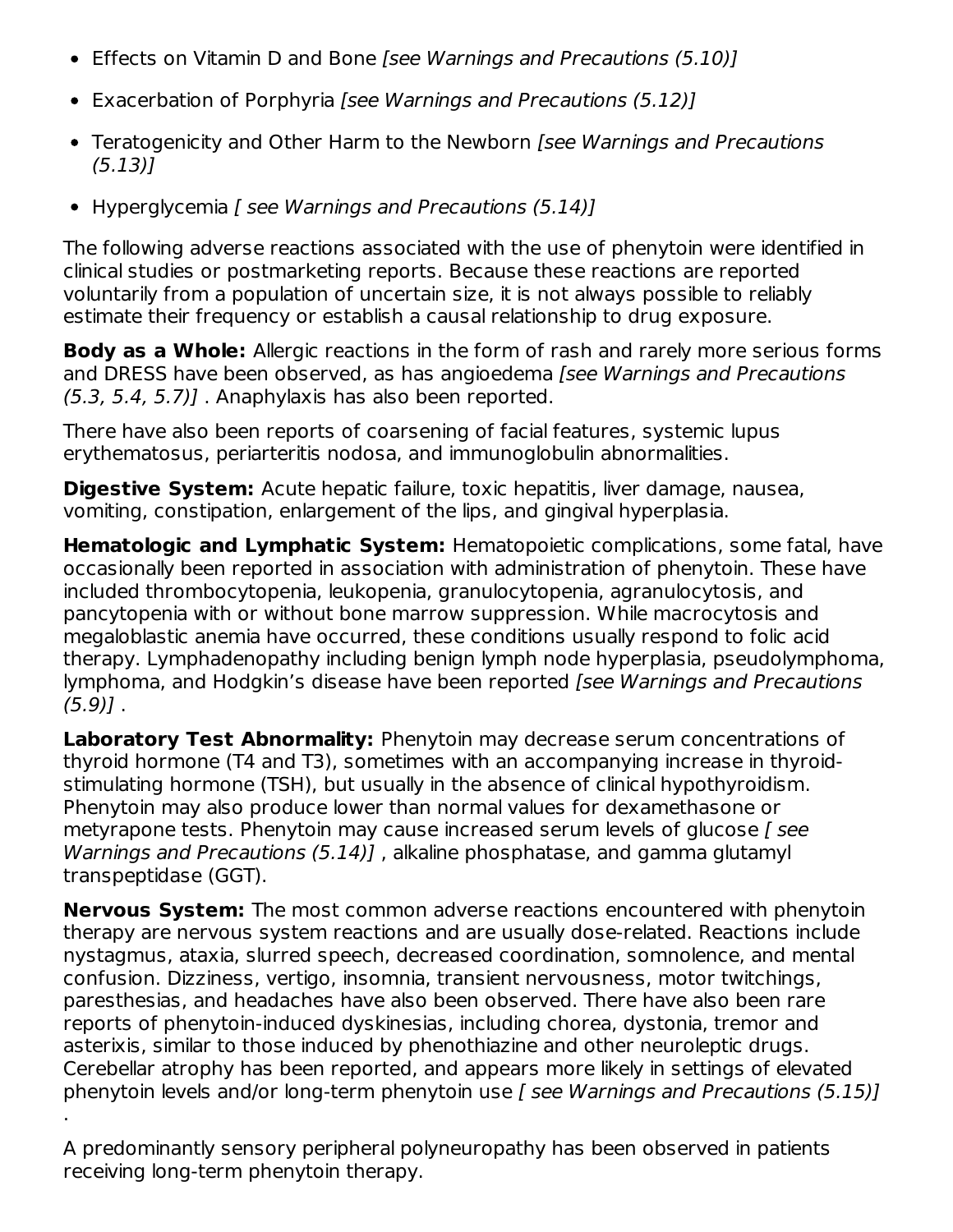**Skin and Appendages:** Dermatological manifestations sometimes accompanied by fever have included scarlatiniform or morbilliform rashes. A morbilliform rash (measleslike) is the most common; other types of dermatitis are seen more rarely. Other more serious forms which may be fatal have included bullous, exfoliative or purpuric dermatitis, acute generalized exanthematous pustulosis, Stevens-Johnson syndrome, and toxic epidermal necrolysis [see Warnings and Precautions (5.3)] . There have also been reports of hypertrichosis and urticaria.

**Special Senses:** Altered taste sensation including metallic taste.

**Urogenital:** Peyronie's disease

# **7 DRUG INTERACTIONS**

Phenytoin is extensively bound to plasma proteins and is prone to competitive displacement. Phenytoin is primarily metabolized by the hepatic cytochrome P450 enzyme CYP2C9 and to a lesser extent by CYP2C19, and is particularly susceptible to inhibitory drug interactions because it is subject to saturable metabolism. Inhibition of metabolism may produce significant increases in circulating phenytoin concentrations and enhance the risk of drug toxicity. Monitoring of phenytoin serum levels is recommended when a drug interaction is suspected.

Phenytoin is a potent inducer of hepatic drug-metabolizing enzymes.

# **7.1 Drugs that Affect Phenytoin Concentrations**

Table 2 includes commonly occurring drug interactions that affect phenytoin concentrations. However, this list is not intended to be inclusive or comprehensive. Individual prescribing information from relevant drugs should be consulted.

The addition or withdrawal of these agents in patients on phenytoin therapy may require an adjustment of the phenytoin dose to achieve optimal clinical outcome.

## **Table 2: Drugs That Affect Phenytoin Concentrations**

| <b>Interacting Agent</b>                       | <b>Examples</b>                                                                                                                                                           |  |  |  |
|------------------------------------------------|---------------------------------------------------------------------------------------------------------------------------------------------------------------------------|--|--|--|
| Drugs that may increase phenytoin serum levels |                                                                                                                                                                           |  |  |  |
| Antiepileptic drugs                            | Ethosuximide, felbamate, oxcarbazepine,<br>methsuximide, topiramate                                                                                                       |  |  |  |
| Azoles                                         | Fluconazole, ketoconazole, itraconazole,<br>miconazole,<br>voriconazole                                                                                                   |  |  |  |
| Antineoplastic agents                          | Capecitabine, fluorouracil                                                                                                                                                |  |  |  |
| Antidepressants                                | Fluoxetine, fluvoxamine, sertraline                                                                                                                                       |  |  |  |
| Gastric acid reducing agents                   | $H_2$ antagonists (cimetidine), omeprazole                                                                                                                                |  |  |  |
| Sulfonamides                                   | Sulfamethizole, sulfaphenazole, sulfadiazine,<br>sulfamethoxazole-trimethoprim                                                                                            |  |  |  |
| <b>Other</b>                                   | Acute alcohol intake, amiodarone,<br>chloramphenicol, chlordiazepoxide, disulfiram,<br>estrogen, fluvastatin, isoniazid,<br>methylphenidate, phenothiazines, salicylates, |  |  |  |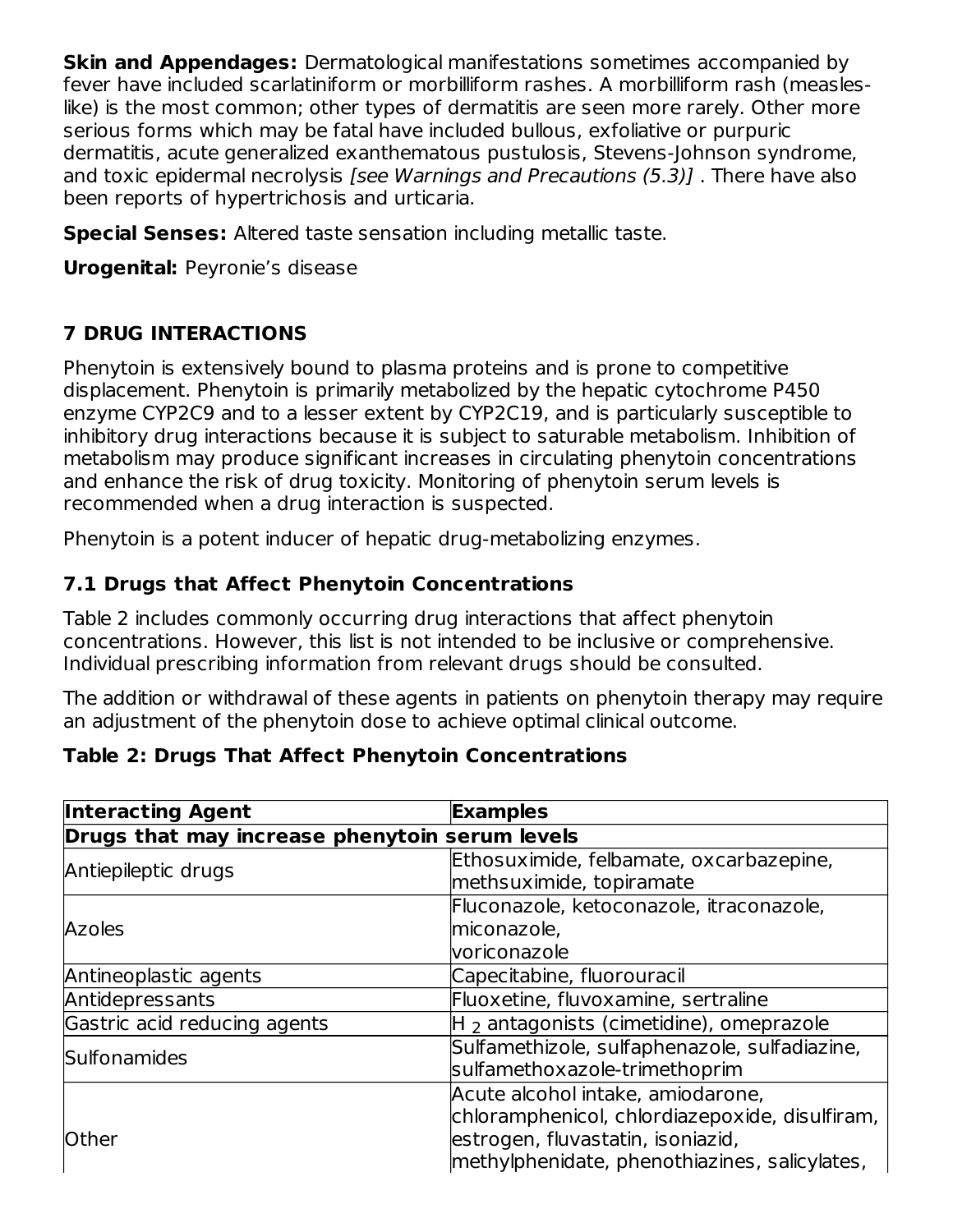| ticlopidine, tolbutamide, trazodone, warfarin                     |                                                                                                                                                                  |  |  |  |
|-------------------------------------------------------------------|------------------------------------------------------------------------------------------------------------------------------------------------------------------|--|--|--|
| Drugs that may decrease phenytoin serum levels                    |                                                                                                                                                                  |  |  |  |
| Antacids <sup>a</sup>                                             | Calcium carbonate, aluminum hydroxide,<br>magnesium hydroxide Prevention or<br>Management: Phenytoin and antacids should<br>not be taken at the same time of day |  |  |  |
| Antineoplastic agents usually in<br>combination                   | Bleomycin, carboplatin, cisplatin, doxorubicin,<br>methotrexate                                                                                                  |  |  |  |
| Antiviral agents                                                  | Fosamprenavir, nelfinavir, ritonavir                                                                                                                             |  |  |  |
| Antiepileptic drugs                                               | Carbamazepine, vigabatrin                                                                                                                                        |  |  |  |
| <b>Other</b>                                                      | Chronic alcohol abuse, diazepam, diazoxide,<br>folic acid,<br>reserpine, rifampin, St. John's wort <sup>b</sup> ,<br>sucralfate, theophylline                    |  |  |  |
| Drugs that may either increase or decrease phenytoin serum levels |                                                                                                                                                                  |  |  |  |
| Antiepileptic drugs                                               | Phenobarbital, valproate sodium, valproic acid                                                                                                                   |  |  |  |

<sup>a</sup> Antacids may affect absorption of phenytoin.

<sup>b</sup> The induction potency of St. John's wort may vary widely based on preparation.

## **7.2 Drugs Affected by Phenytoin**

Table 3 includes commonly occurring drug interactions affected by phenytoin. However, this list is not intended to be inclusive or comprehensive. Individual drug package inserts should be consulted. The addition or withdrawal of phenytoin during concomitant therapy with these agents may require adjustment of the dose of these agents to achieve optimal clinical outcome.

#### **Table 3: Drugs Affected by Phenytoin**

| <b>Examples</b>                                 |
|-------------------------------------------------|
| Drugs whose efficacy is impaired by phenytoin   |
| Fluconazole, ketoconazole, itraconazole,        |
| posaconazole, voriconazole                      |
| Irinotecan, paclitaxel, teniposide              |
| Phenytoin can substantially reduce the          |
| concentrations of delavirdine. This can lead to |
| loss of virologic response and possible         |
| resistance [see Contraindications (4)].         |
| Cisatracurium, pancuronium, rocuronium and      |
| vecuronium: resistance to the neuromuscular     |
| blocking action of the nondepolarizing          |
| neuromuscular blocking agents has occurred      |
| in patients chronically administered phenytoin. |
| Whether or not phenytoin has the same effect    |
| on other non-depolarizing agents is unknown.    |
| Prevention or Management: Patients should be    |
| monitored closely for more rapid recovery       |
| from neuromuscular blockade than expected,      |
|                                                 |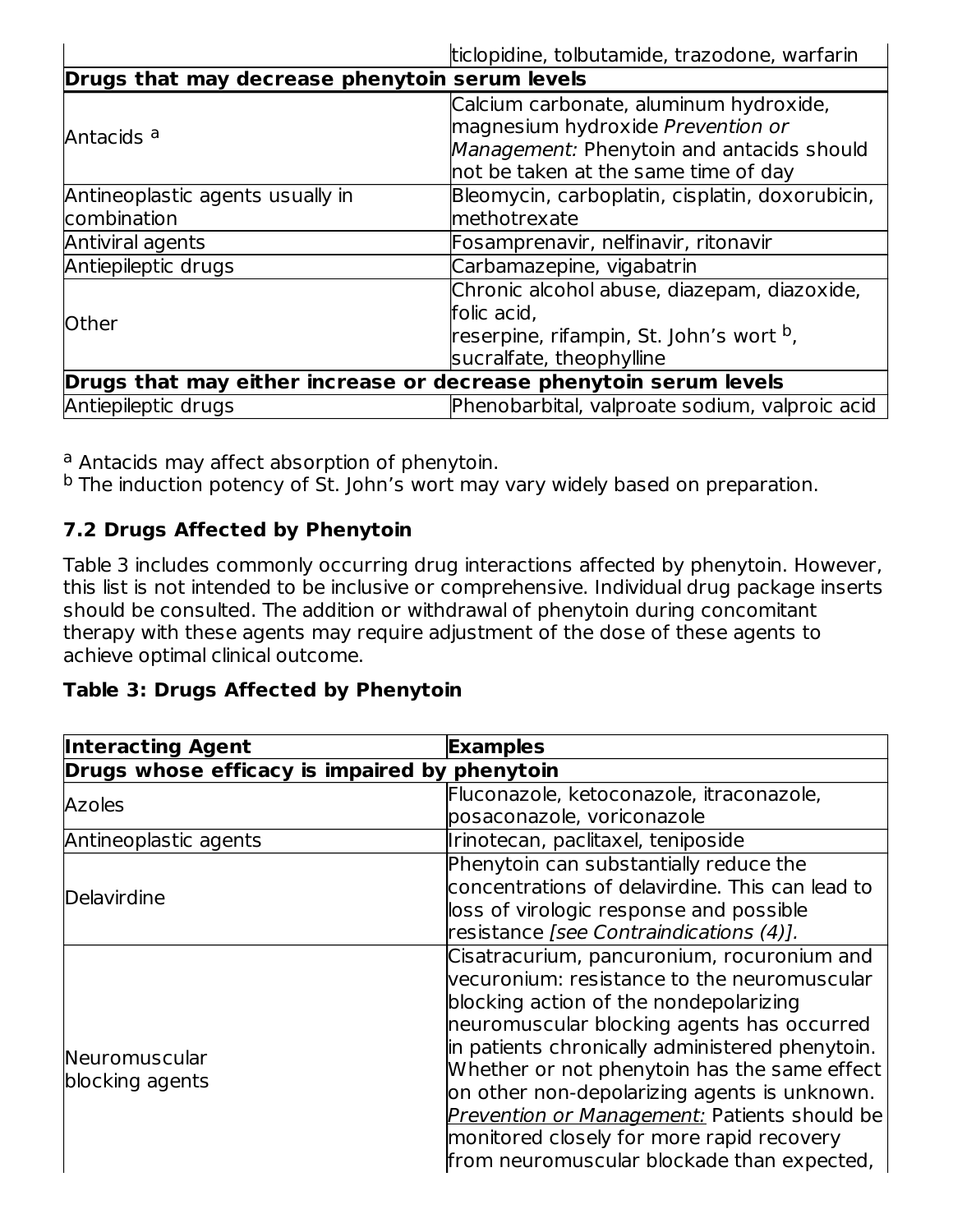|                                                                | and infusion rate requirements may be higher.      |  |  |
|----------------------------------------------------------------|----------------------------------------------------|--|--|
|                                                                | Increased and decreased PT/INR responses           |  |  |
| <b>Warfarin</b>                                                | have been reported when phenytoin is co-           |  |  |
|                                                                | administered with warfarin                         |  |  |
|                                                                | Corticosteroids, doxycycline, estrogens,           |  |  |
| <b>Other</b>                                                   | furosemide, oral contraceptives, paroxetine,       |  |  |
|                                                                | quinidine, rifampin, sertraline, theophylline, and |  |  |
|                                                                | vitamin D                                          |  |  |
| Drugs whose level is decreased by phenytoin                    |                                                    |  |  |
| Antiepileptic drugs <sup>a</sup>                               | Carbamazepine, felbamate, lamotrigine,             |  |  |
|                                                                | topiramate, oxcarbazepine                          |  |  |
| Antilipidemic agents<br>Atorvastatin, fluvastatin, simvastatin |                                                    |  |  |
|                                                                | Efavirenz, lopinavir/ritonavir, indinavir,         |  |  |
|                                                                | nelfinavir, ritonavir, saquinavir                  |  |  |
|                                                                | Fosamprenavir: phenytoin when given with           |  |  |
| Antiviral agents                                               | fosamprenavir alone may decrease the               |  |  |
|                                                                | concentration of amprenavir, the active            |  |  |
|                                                                | metabolite. Phenytoin when given with the          |  |  |
|                                                                | combination of fosamprenavir and ritonavir         |  |  |
|                                                                | may increase the concentration of amprenavir       |  |  |
| Calcium channel blockers                                       | Nifedipine, nimodipine, nisoldipine, verapamil     |  |  |
|                                                                | Albendazole (decreases active metabolite),         |  |  |
| <b>Other</b>                                                   | chlorpropamide, clozapine, cyclosporine,           |  |  |
|                                                                | digoxin, disopyramide, folic acid, methadone,      |  |  |
|                                                                | mexiletine, praziquantel, quetiapine               |  |  |

<sup>a</sup>The effect of phenytoin on phenobarbital, valproic acid and sodium valproate serum levels is unpredictable

## **7.3 Drug Enteral Feeding/Nutritional Preparations Interaction**

Literature reports suggest that patients who have received enteral feeding preparations and/or related nutritional supplements have lower than expected phenytoin serum levels. It is therefore suggested that phenytoin not be administered concomitantly with an enteral feeding preparation. More frequent serum phenytoin level monitoring may be necessary in these patients.

## **7.4 Drug/Laboratory Test Interactions**

Care should be taken when using immunoanalytical methods to measure serum phenytoin concentrations.

## **8 USE IN SPECIFIC POPULATIONS**

#### **8.1 Pregnancy**

# Pregnancy Exposure Registry

There is a pregnancy exposure registry that monitors pregnancy outcomes in women exposed to antiepileptic drugs (AEDs), such as extended phenytoin sodium, during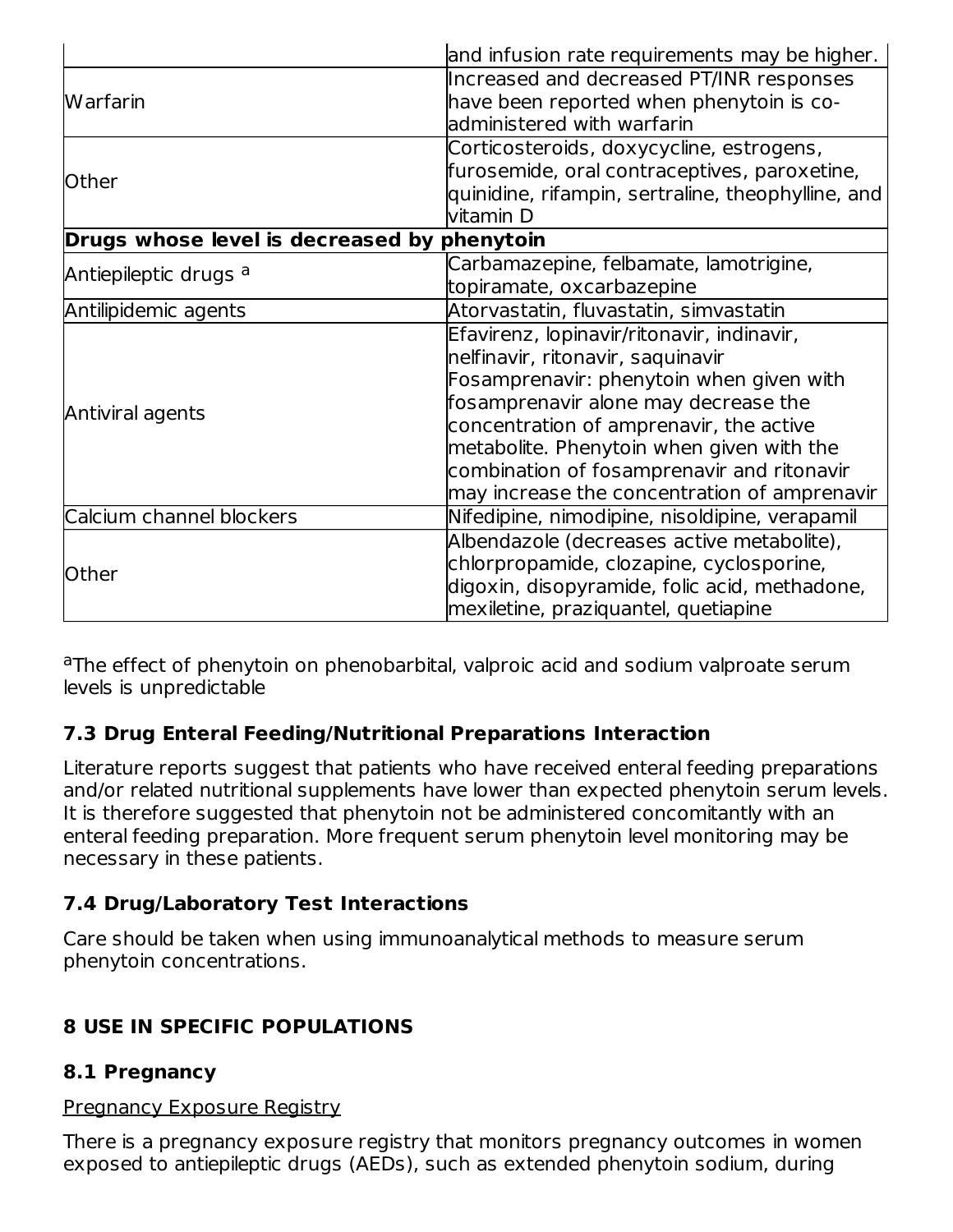pregnancy. Physicians are advised to recommend that pregnant patients taking extended phenytoin sodium enroll in the North American Antiepileptic Drug (NAAED) Pregnancy Registry. This can be done by calling the toll free number 1-888-233-2334, and must be done by patients themselves. Information on the registry can also be found at the website http://www.aedpregnancyregistry.org/

#### Risk Summary

In humans, prenatal exposure to phenytoin may increase the risks for congenital malformations and other adverse developmental outcomes. Prenatal phenytoin exposure is associated with an increased incidence of major malformations, including orofacial clefts and cardiac defects. In addition, the fetal hydantoin syndrome, a pattern of abnormalities including dysmorphic skull and facial features, nail and digit hypoplasia, growth abnormalities (including microcephaly), and cognitive deficits has been reported among children born to epileptic women who took phenytoin alone or in combination with other antiepileptic drugs during pregnancy [see Data]. There have been several reported cases of malignancies, including neuroblastoma, in children whose mothers received phenytoin during pregnancy.

Administration of phenytoin to pregnant animals resulted in an increased incidence of fetal malformations and other manifestations of developmental toxicity (including embryofetal death, growth impairment, and behavioral abnormalities) in multiple species at clinically relevant doses [see Data].

In the U.S. general population, the estimated background risk of major birth defects and of miscarriage in clinically recognized pregnancies is 2% to 4% and 15% to 20%, respectively. The background risk of major birth defects and miscarriage for the indicated population is unknown.

#### Clinical Considerations

## Disease-associated maternal risk

An increase in seizure frequency may occur during pregnancy because of altered phenytoin pharmacokinetics. Periodic measurement of serum phenytoin concentrations may be valuable in the management of pregnant women as a guide to appropriate adjustment of dosage [see Dosage and Administration (2.3, 2.7)] . However, postpartum restoration of the original dosage will probably be indicated [see Clinical Pharmacology (12.3)].

#### Fetal/Neonatal Adverse Reactions

A potentially life-threatening bleeding disorder related to decreased levels of vitamin Kdependent clotting factors may occur in newborns exposed to phenytoin in utero. This drug-induced condition can be prevented with vitamin K administration to the mother before delivery and to the neonate after birth.

## Data

#### Human Data

Meta-analyses using data from published observational studies and registries have estimated an approximately 2.4-fold increased risk for any major malformation in children with prenatal phenytoin exposure compared to controls. An increased risk of heart defects, facial clefts, and digital hypoplasia has been reported. The fetal hydantoin syndrome is a pattern of congenital anomalies including craniofacial anomalies, nail and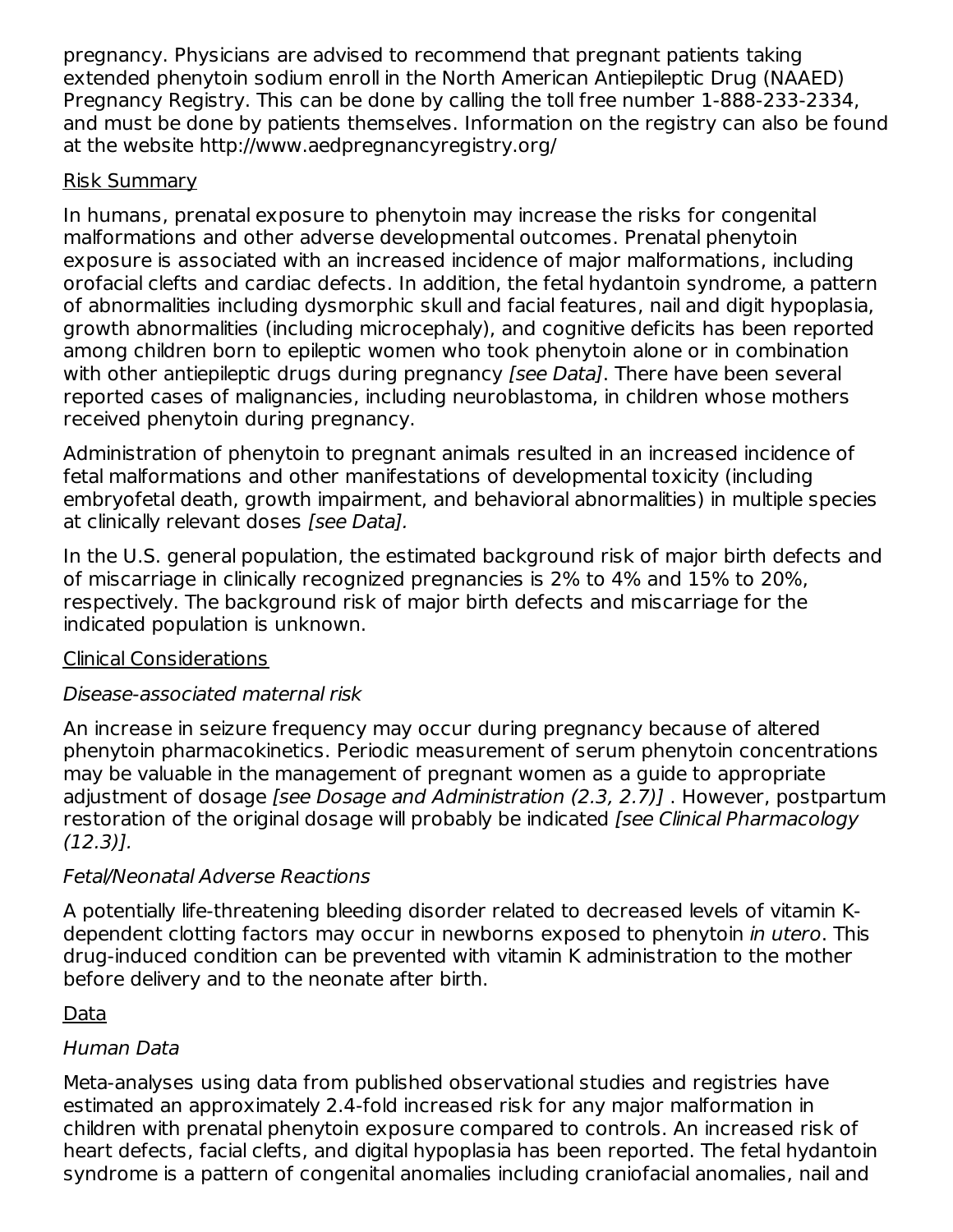digital hypoplasia, prenatal-onset growth deficiency, and neurodevelopmental deficiencies.

#### Animal Data

Administration of phenytoin to pregnant rats, rabbits, and mice during organogenesis resulted in embryofetal death, fetal malformations, and decreased fetal growth. Malformations (including craniofacial, cardiovascular, neural, limb, and digit abnormalities) were observed in rats, rabbits, and mice at doses as low as 100, 75, and 12.5 mg/kg, respectively.

## **8.2 Lactation**

#### Risk Summary

Phenytoin is secreted in human milk. The developmental and health benefits of breastfeeding should be considered along with the mother's clinical need for phenytoin and any potential adverse effects on the breastfed infant from phenytoin or from the underlying maternal condition.

#### **8.4 Pediatric Use**

Initially, 5 mg/kg/day in two or three equally divided doses, with subsequent dosage individualized to a maximum of 300 mg daily. A recommended daily maintenance dosage is usually 4 to 8 mg/kg. Children over 6 years and adolescents may require the minimum adult dosage (300 mg/day) [see Dosage and Administration (2.2)].

## **8.5 Geriatric Use**

Phenytoin clearance tends to decrease with increasing age [see Clinical Pharmacology (12.3)]. Lower or less frequent dosing may be required *[see Dosage and Administration*  $(2.6)$ ].

#### **8.6 Renal and/or Hepatic Impairment or Hypoalbuminemia**

The liver is the chief site of biotransformation of phenytoin; patients with impaired liver function, elderly patients, or those who are gravely ill may show early signs of toxicity.

Because the fraction of unbound phenytoin is increased in patients with renal or hepatic disease, or in those with hypoalbuminemia, the monitoring of phenytoin serum levels should be based on the unbound fraction in those patients.

## **8.7 Use in Patients with Decreased CYP2C9 Function**

Patients who are intermediate or poor metabolizers of CYP2C9 substrates (e.g., \*1/\*3, \*2/\*2, \*3/\*3) may exhibit increased phenytoin serum concentrations compared to patients who are normal metabolizers (e.g.,  $*1/*1$ ). Thus, patients who are known to be intermediate or poor metabolizers may ultimately require lower doses of phenytoin to maintain similar steady-state concentrations compared to normal metabolizers. If early signs of dose-related central nervous system (CNS) toxicity develop, serum concentrations should be checked immediately [see Clinical Pharmacology (12.5)] .

## **10 OVERDOSAGE**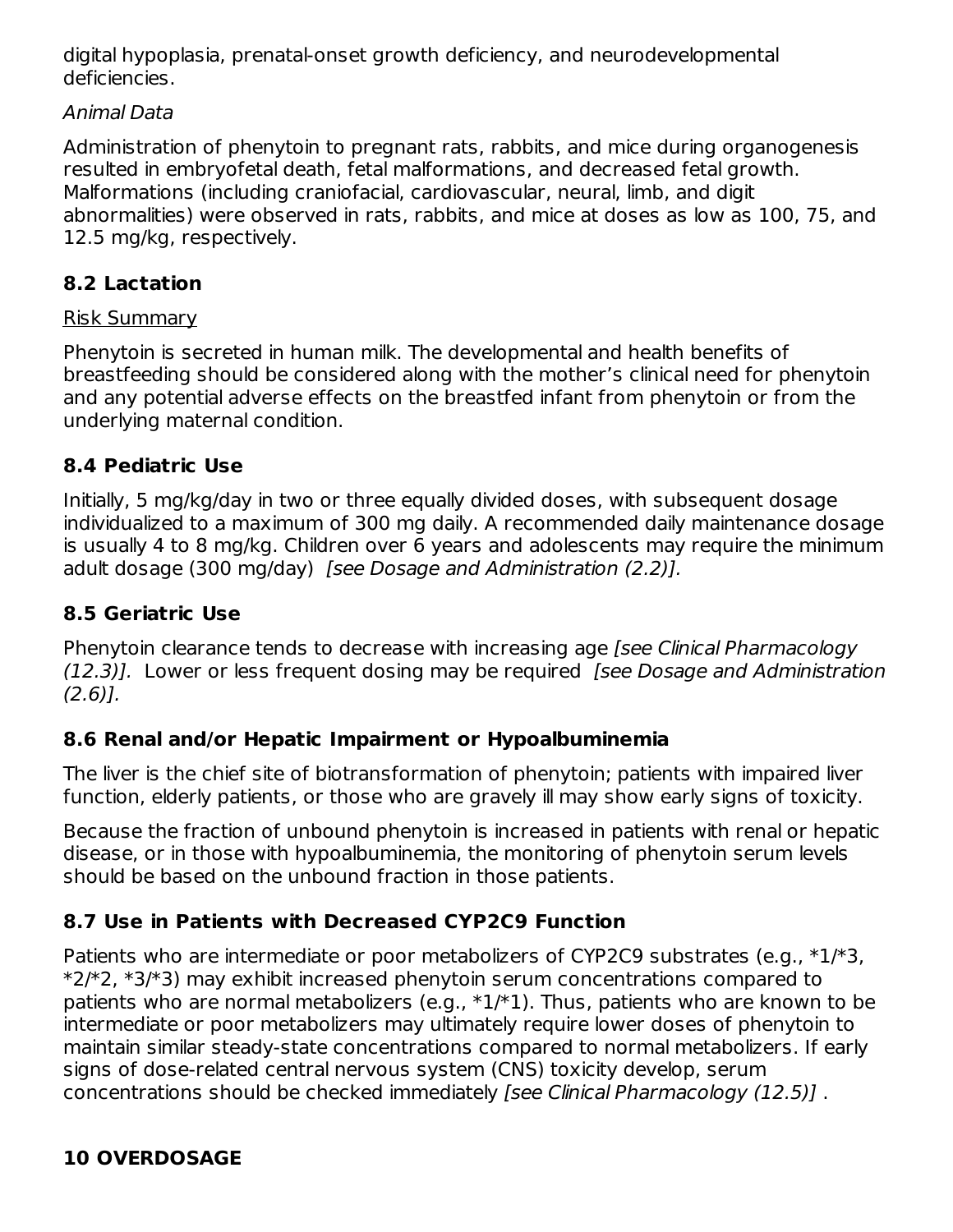The lethal dose in pediatric patients is not known. The lethal dose in adults is estimated to be 2 to 5 grams. The initial symptoms are nystagmus, ataxia, and dysarthria. Other signs are tremor, hyperreflexia, lethargy, slurred speech, blurred vision, nausea, and vomiting. The patient may become comatose and hypotensive. Bradycardia and cardiac arrest have been reported [see Warnings and Precautions (5.6)]. Death is caused by respiratory and circulatory depression.

There are marked variations among individuals with respect to phenytoin serum levels where toxicity may occur. Nystagmus, on lateral gaze, usually appears at 20 mcg/mL, ataxia at 30 mcg/mL; dysarthria and lethargy appear when the serum concentration is over 40 mcg/mL, but as high a concentration as 50 mcg/mL has been reported without evidence of toxicity. As much as 25 times the therapeutic dose has been taken to result in a serum concentration over 100 mcg/mL with complete recovery. Irreversible cerebellar dysfunction and atrophy have been reported.

**Treatment:** Treatment is nonspecific since there is no known antidote.

The adequacy of the respiratory and circulatory systems should be carefully observed and appropriate supportive measures employed. Hemodialysis can be considered since phenytoin is not completely bound to plasma proteins. Total exchange transfusion has been used in the treatment of severe intoxication in pediatric patients.

In acute overdosage the possibility of other CNS depressants, including alcohol, should be borne in mind.

## **11 DESCRIPTION**

Phenytoin sodium, USP is related to the barbiturates in chemical structure, but has a five-membered ring. The chemical name is 5,5-diphenyl-2,4 imidazolidinedione, having the following structural formula:



Each extended phenytoin sodium capsule, USP for oral administration contains 100 mg phenytoin sodium, USP. Each capsule also contains the following inactive ingredients: D&C Red #28, D&C Red #33, FD&C Blue #1, gelatin, hydroxypropyl cellulose, mannitol, magnesium stearate, talc and titanium dioxide. Product in vivo performance is characterized by a slow and extended rate of absorption with peak blood concentrations expected in 4 to 12 hours as contrasted to Prompt Phenytoin Sodium Capsules, USP with a rapid rate of absorption with peak blood concentration expected in 1½ to 3 hours.

Meets USP Dissolution Test 5.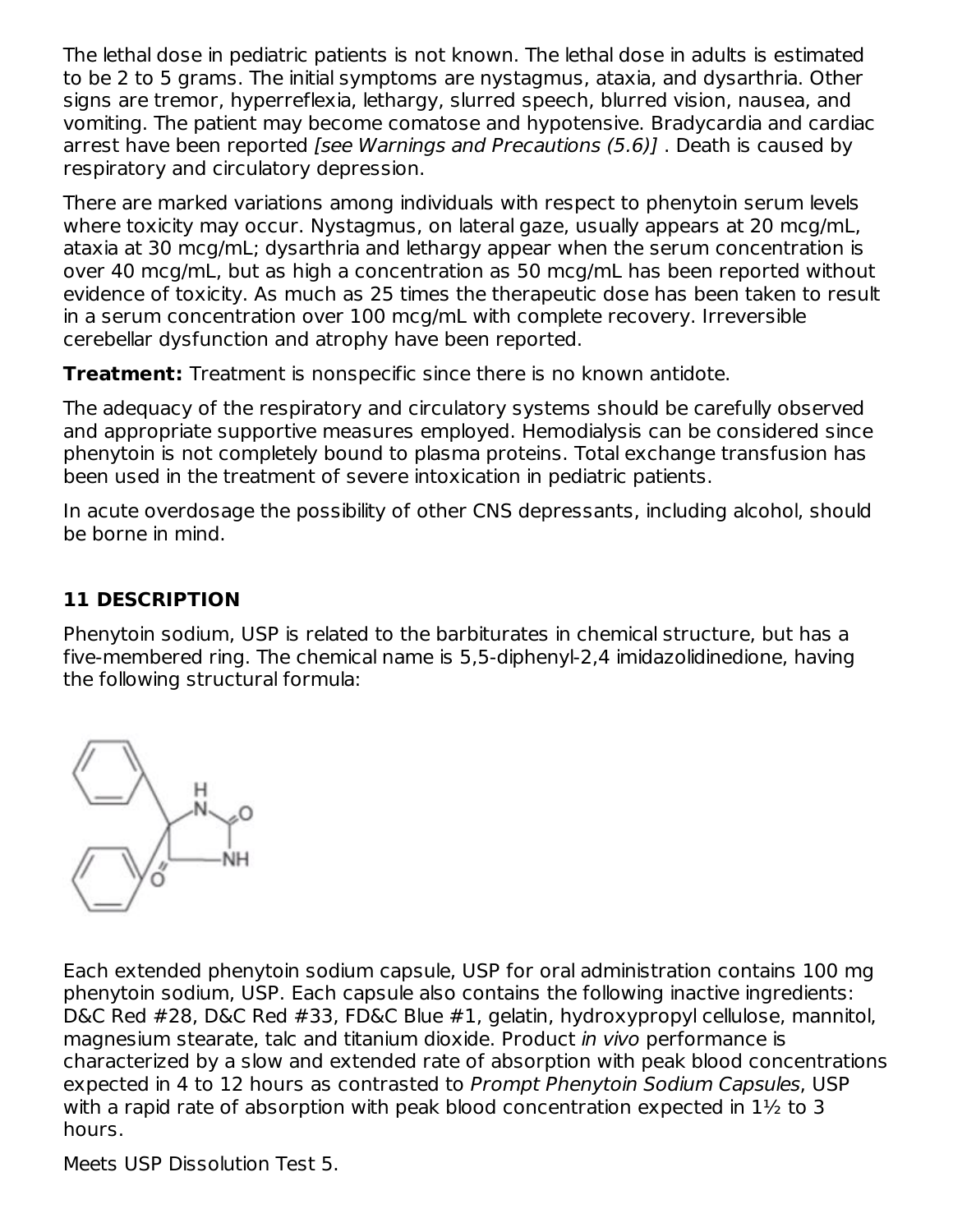## **12 CLINICAL PHARMACOLOGY**

#### **12.1 Mechanism of Action**

The precise mechanism by which phenytoin exerts its therapeutic effect has not been established but is thought to involve the voltage-dependent blockade of membrane sodium channels resulting in a reduction in sustained high-frequency neuronal discharges.

#### **12.3 Pharmacokinetics**

#### Absorption

For extended phenytoin sodium capsules, peak serum levels occur 4 to 12 hours after administration. Steady-state therapeutic levels are achieved at least 7 to 10 days (5 to 7 half-lives) after initiation of therapy with recommended doses of 300 mg/day. When serum level determinations are necessary, they should be obtained at least 5 to 7 halflives after treatment initiation, dosage change, or addition or subtraction of another drug to the regimen so that equilibrium or steady-state will have been achieved.

#### Distribution

Phenytoin is extensively bound to serum plasma proteins.

#### Elimination

The plasma half-life in man after oral administration of phenytoin averages 22 hours, with a range of 7 to 42 hours.

#### Metabolism

Phenytoin is primarily metabolized by the hepatic cytochrome P450 enzyme CYP2C9 and to a lesser extent by CYP2C19. Because phenytoin is hydroxylated in the liver by an enzyme system which is saturable at high serum levels, small incremental doses may increase the half-life and produce very substantial increases in serum levels, when these are in the upper range. The steady-state level may be disproportionately increased, with resultant intoxication, from an increase in dosage of 10% or more.

In most patients maintained at a steady dosage, stable phenytoin serum levels are achieved. There may be wide interpatient variability in phenytoin serum levels with equivalent dosages. Patients with unusually low levels may be noncompliant or hypermetabolizers of phenytoin. Unusually high levels result from liver disease, variant CYP2C9 and CYP2C19 alleles, or drug interactions which result in metabolic interference. The patient with large variations in phenytoin serum levels, despite standard doses, presents a difficult clinical problem. Serum level determinations in such patients may be particularly helpful. As phenytoin is highly protein bound, free phenytoin levels may be altered in patients whose protein binding characteristics differ from normal.

#### Excretion

Most of the drug is excreted in the bile as inactive metabolites which are then reabsorbed from the intestinal tract and excreted in the urine. Urinary excretion of phenytoin and its metabolites occurs partly with glomerular filtration but, more importantly, by tubular secretion.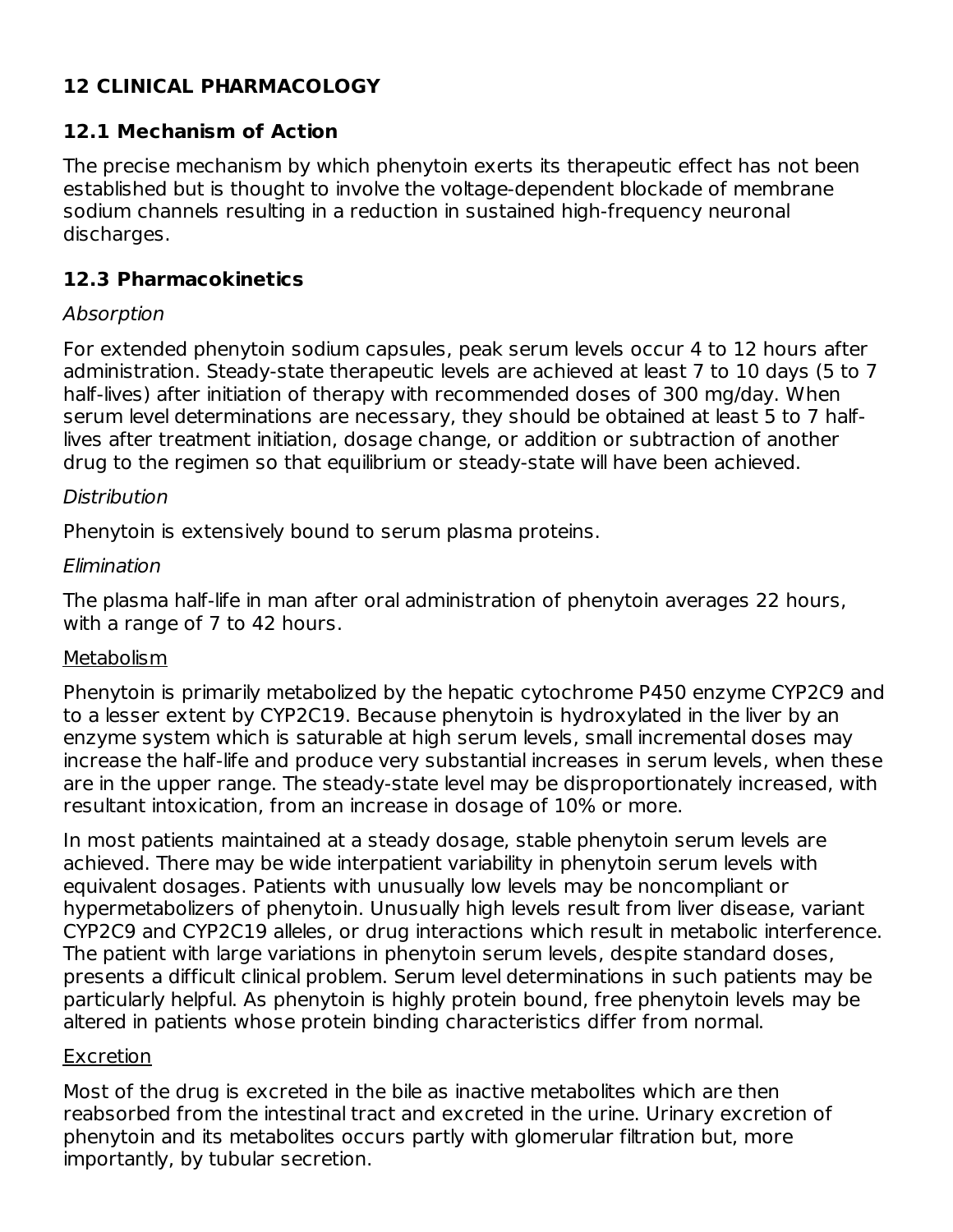#### Specific Populations

#### Age: Geriatric Population:

Phenytoin clearance tends to decrease with increasing age (20% less in patients over 70 years of age relative to that in patients 20 to 30 years of age). Since phenytoin clearance is decreased slightly in elderly patients, lower or less frequent dosing may be required [see Dosage and Administration (2.6)].

#### Sex/Race:

Gender and race have no significant impact on phenytoin pharmacokinetics.

#### Renal or Hepatic Impairment:

Increased fraction of unbound phenytoin in patients with renal or hepatic disease, or in those with hypoalbuminemia has been reported.

#### Pregnancy:

It has been reported in the literature that the plasma clearance of phenytoin generally increased during pregnancy, reached a peak in the third trimester and returned to the level of pre-pregnancy after few weeks or months of delivery.

#### Drug Interaction Studies

Phenytoin is primarily metabolized by the hepatic cytochrome P450 enzyme CYP2C9 and to a lesser extent by CYP2C19. Phenytoin is a potent inducer of hepatic drugmetabolizing enzymes [see Drug Interactions (7.1, 7.2)].

#### **12.5 Pharmacogenomics**

CYP2C9 activity is decreased in individuals with genetic variants such as the CYP2C9\*2 and CYP2C9\*3 alleles. Carriers of variant alleles, resulting in intermediate (e.g., \*1/\*3,  $*2/*2$ ) or poor metabolism (e.g.,  $*2/*3$ ,  $*3/*3$ ) have decreased clearance of phenytoin. Other decreased or nonfunctional CYP2C9 alleles may also result in decreased clearance of phenytoin (e.g., \*5, \*6, \*8, \*11).

The prevalence of the CYP2C9 poor metabolizer phenotype is approximately 2-3% in the White population, 0.5% to 4% in the Asian population, and <1% in the African American population. The CYP2C9 intermediate phenotype prevalence is approximately 35% in the White population, 24% in the African American population, and 15% to 36% in the Asian population [see Warnings and Precautions (5.3) and Use in Specific Populations (8.7)] .

#### **13 NONCLINICAL TOXICOLOGY**

#### **13.1 Carcinogenesis, Mutagenesis, Impairment of Fertility**

#### Carcinogenesis [see Warnings and Precautions (5.9)]

In carcinogenicity studies, phenytoin was administered in the diet to mice (10, 25, or 45 mg/kg/day) and rats (25, 50, or 100 mg/kg/day) for 2 years. The incidences of hepatocellular tumors were increased in male and female mice at the highest dose. No increases in tumor incidence were observed in rats. The highest doses tested in these studies were associated with peak serum phenytoin levels below human therapeutic concentrations.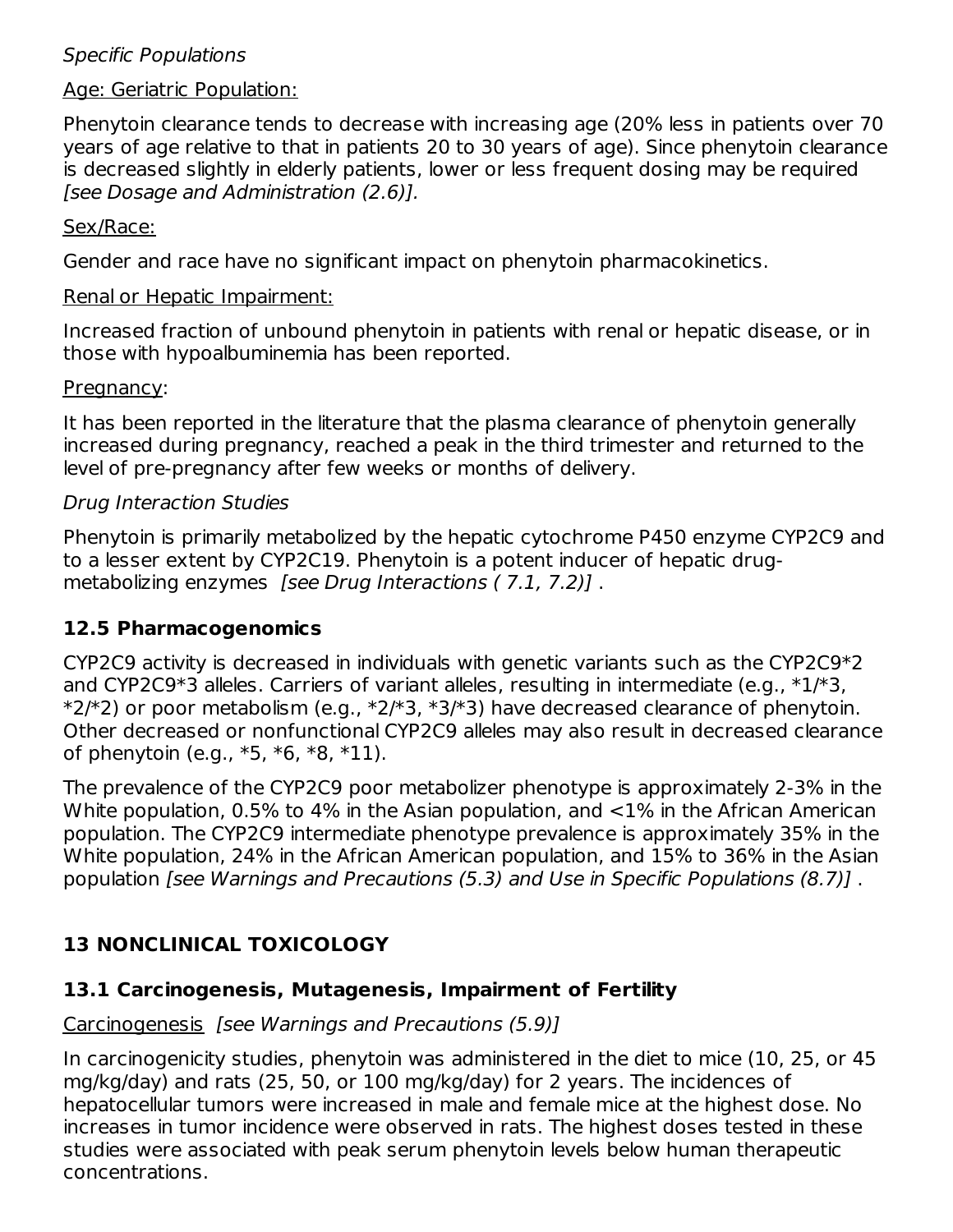In carcinogenicity studies reported in the literature, phenytoin was administered in the diet for 2 years at doses up to 600 ppm (approximately 160 mg/kg/day) to mice and up to 2,400 ppm (approximately 120 mg/kg/day) to rats. The incidences of hepatocellular tumors were increased in female mice at all but the lowest dose tested. No increases in tumor incidence were observed in rats.

#### Mutagenesis

Phenytoin was negative in the Ames test and in the *in vitro* clastogenicity assay in Chinese hamster ovary (CHO) cells.

In studies reported in the literature, phenytoin was negative in the *in vitro* mouse lymphoma assay and the in vivo micronucleus assay in mouse. Phenytoin was clastogenic in the in vitro sister chromatid exchange assay in CHO cells.

Fertility

Phenytoin has not been adequately assessed for effects on male or female fertility.

## **16 HOW SUPPLIED/STORAGE AND HANDLING**

#### **16.1 How Supplied**

Extended phenytoin sodium capsules, USP **100 mg** are supplied as white opaque / light lavender opaque, hard gelatin capsules imprinted with "IP 212" on both cap and body. They are supplied as follows:

Bottles of 30: NDC 43063-492-30

#### **16.2 Storage and Handling**

Store at 20 <sup>o</sup> to 25 °C (68 ° to 77 °F) [see USP Controlled Room Temperature]. Preserve in tight, light-resistant containers. Protect from moisture.

## **17 PATIENT COUNSELING INFORMATION**

Advise patients to read the FDA-approved patient labeling (Medication Guide).

#### Administration Information

Advise patients taking phenytoin of the importance of adhering strictly to the prescribed dosage regimen, and of informing the physician of any clinical condition in which it is not possible to take the drug orally as prescribed, e.g., surgery, etc.

#### **Advise patients not to use capsules which are discolored.**

Withdrawal of Antiepileptic Drugs

Advise patients not to discontinue use of phenytoin without consulting with their healthcare provider. Phenytoin should normally be gradually withdrawn to reduce the potential for increased seizure frequency and status epilepticus [see Warnings and Precautions (5.1)] .

Suicidal Ideation and Behavior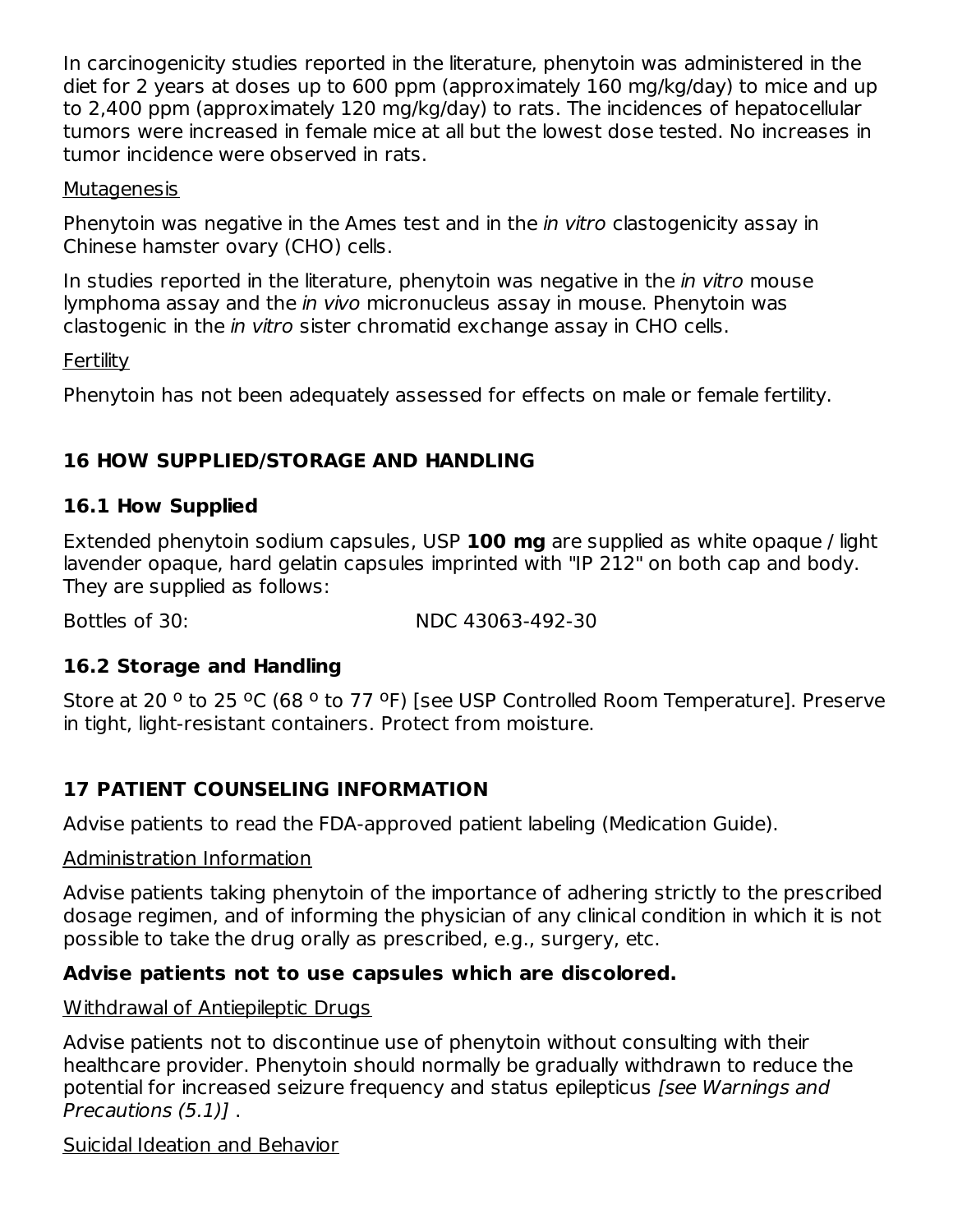Counsel patients, their caregivers, and families that AEDs, including extended phenytoin sodium capsules, may increase the risk of suicidal thoughts and behavior and advise them of the need to be alert for the emergence or worsening of symptoms of depression, any unusual changes in mood or behavior, or the emergence of suicidal thoughts, behavior, or thoughts about self-harm. Behaviors of concern should be reported immediately to healthcare providers [see Warnings and Precautions (5.2)] .

#### Serious Dermatologic Reactions

Advise patients of the early signs and symptoms of severe cutaneous adverse reactions and to report any occurrence immediately to a physician *[see Warnings and Precautions*  $(5.3)$ ].

#### Potential Signs of Drug Reaction with Eosinophilia and Systemic Symptoms (DRESS) and Other Systemic Reactions

Advise patients of the early toxic signs and symptoms of potential hematologic, dermatologic, hypersensitivity, or hepatic reactions. These symptoms may include, but are not limited to, fever, sore throat, rash, ulcers in the mouth, easy bruising, lymphadenopathy, facial swelling, and petechial or purpuric hemorrhage, and in the case of liver reactions, anorexia, nausea/vomiting, or jaundice. Advise the patient that, because these signs and symptoms may signal a serious reaction, that they must report any occurrence immediately to a physician. In addition, advise the patient that these signs and symptoms should be reported even if mild or when occurring after extended use [see Warnings and Precautions (5.3, 5.4, 5.5, 5.8, 5.9)] .

#### Cardiac Effects

Counsel patients that cases of bradycardia and cardiac arrest have been reported, both at recommended phenytoin doses and levels, and in association with phenytoin toxicity. Patients should report cardiac signs or symptoms to their healthcare provider [see Warnings and Precautions (5.6) and Overdosage (10)] .

#### Angioedema

Advise patients to discontinue extended phenytoin sodium and seek immediate medical care if they develop signs or symptoms of angioedema, such as facial, perioral, or upper airway swelling [see Warnings and Precautions (5.7)] .

#### Effects of Alcohol Use and Other Drugs and Over-the-Counter Drug Interactions

Caution patients against the use of other drugs or alcoholic beverages without first seeking their physician's advice [ Drug Interactions (7.1, 7.2)].

Inform patients that certain over-the-counter medications (e.g., antacids, cimetidine, and omeprazole), vitamins (e.g., folic acid), and herbal supplements (e.g., St. John's wort) can alter their phenytoin levels.

#### **Hyperglycemia**

Advise patients that phenytoin may cause an increase in blood glucose levels [see Warnings and Precautions (5.14)] .

#### Gingival Hyperplasia

Advise patients of the importance of good dental hygiene in order to minimize the development of gingival hyperplasia and its complications.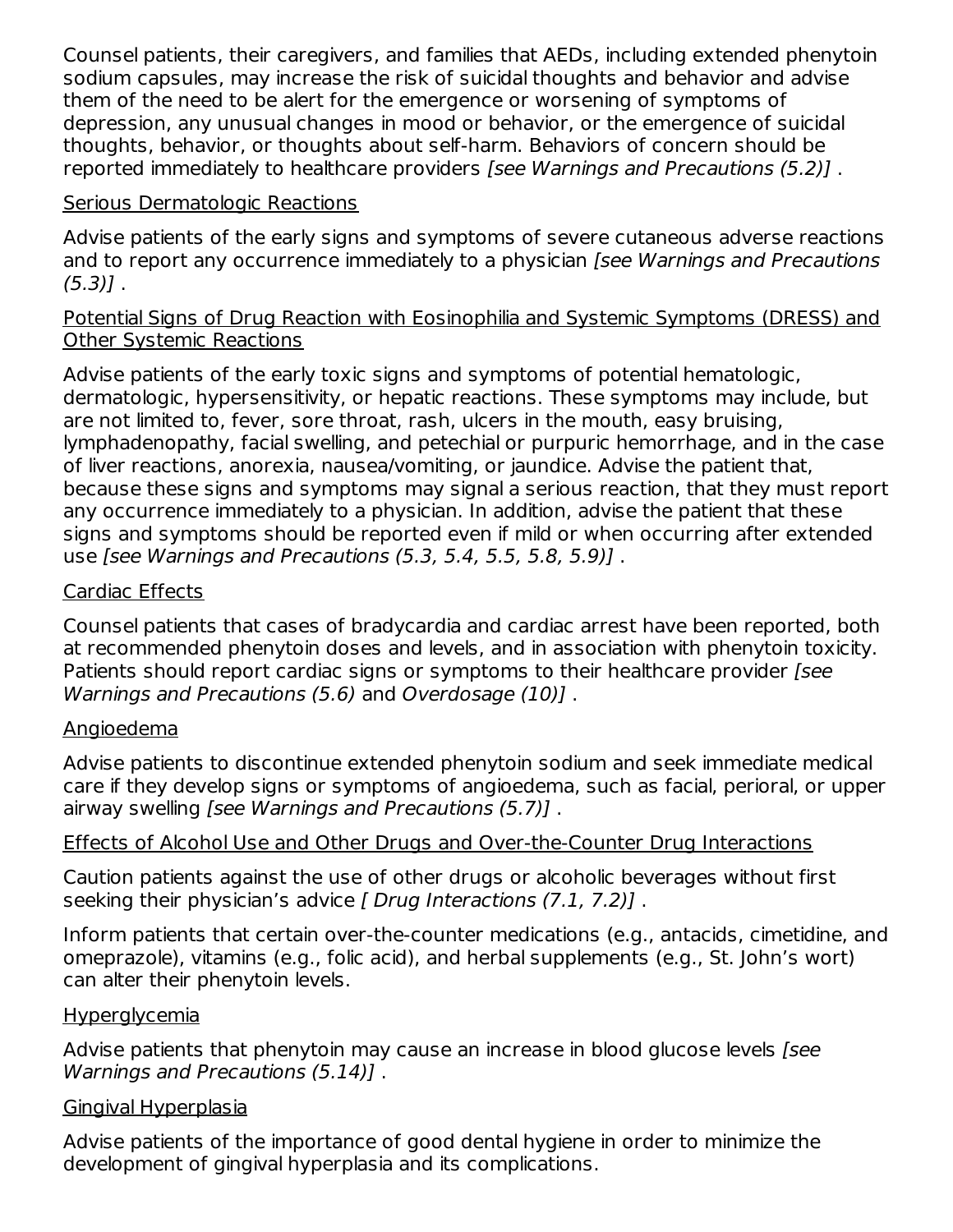#### Neurologic Effects

Counsel patients that phenytoin may cause dizziness, gait disturbance, decreased coordination and somnolence. Advise patients taking phenytoin not to drive, operate complex machinery, or engage in other hazardous activities until they have become accustomed to any such effects associated with phenytoin.

#### Use in Pregnancy

Inform pregnant women and women of childbearing potential that use of phenytoin during pregnancy can cause fetal harm, including an increased risk for cleft lip and/or cleft palate (oral clefts), cardiac defects, dysmorphic skull and facial features, nail and digit hypoplasia, growth abnormalities (including microcephaly), and cognitive deficits. When appropriate, counsel pregnant women and women of childbearing potential about alternative therapeutic options. Advise women of childbearing potential who are not planning a pregnancy to use effective contraception while using phenytoin, keeping in mind that there is a potential for decreased hormonal contraceptive efficacy [see Drug Interactions (7.2)].

Instruct patients to notify their physician if they become pregnant or intend to become pregnant during therapy, and to notify their physician if they are breastfeeding or intend to breastfeed during therapy [see Use in Specific Populations (8.1, 8.2)] .

Encourage patients to enroll in the North American Antiepileptic Drug (NAAED) Pregnancy Registry if they become pregnant. This registry is collecting information about the safety of antiepileptic drugs during pregnancy [see Use in Specific Populations  $(8.1)$ .

Distributed by:

#### **Amneal Pharmaceuticals LLC**

Bridgewater, NJ 08807

Rev. 01-2022-07

#### **MEDICATION GUIDE**

**Extended phenytoin sodium (fen' i toyn soe' dee um) oral capsules What is the most important information I should know about extended phenytoin sodium capsules?**

#### **1. Do not stop taking extended phenytoin sodium capsules without first talking to your healthcare provider.**

- Stopping extended phenytoin sodium capsules suddenly can cause serious problems.
- Stopping a seizure medicine suddenly can cause you to have seizures more often or seizures that will not stop (status epilepticus).

**2. Like other antiepileptic drugs, extended phenytoin sodium capsules may cause suicidal thoughts or actions in a very small number of people, about 1 in 500. Call a healthcare provider right away if you have any of these symptoms, especially if they are new, worse, or worry you:**

• Thoughts about suicide or dying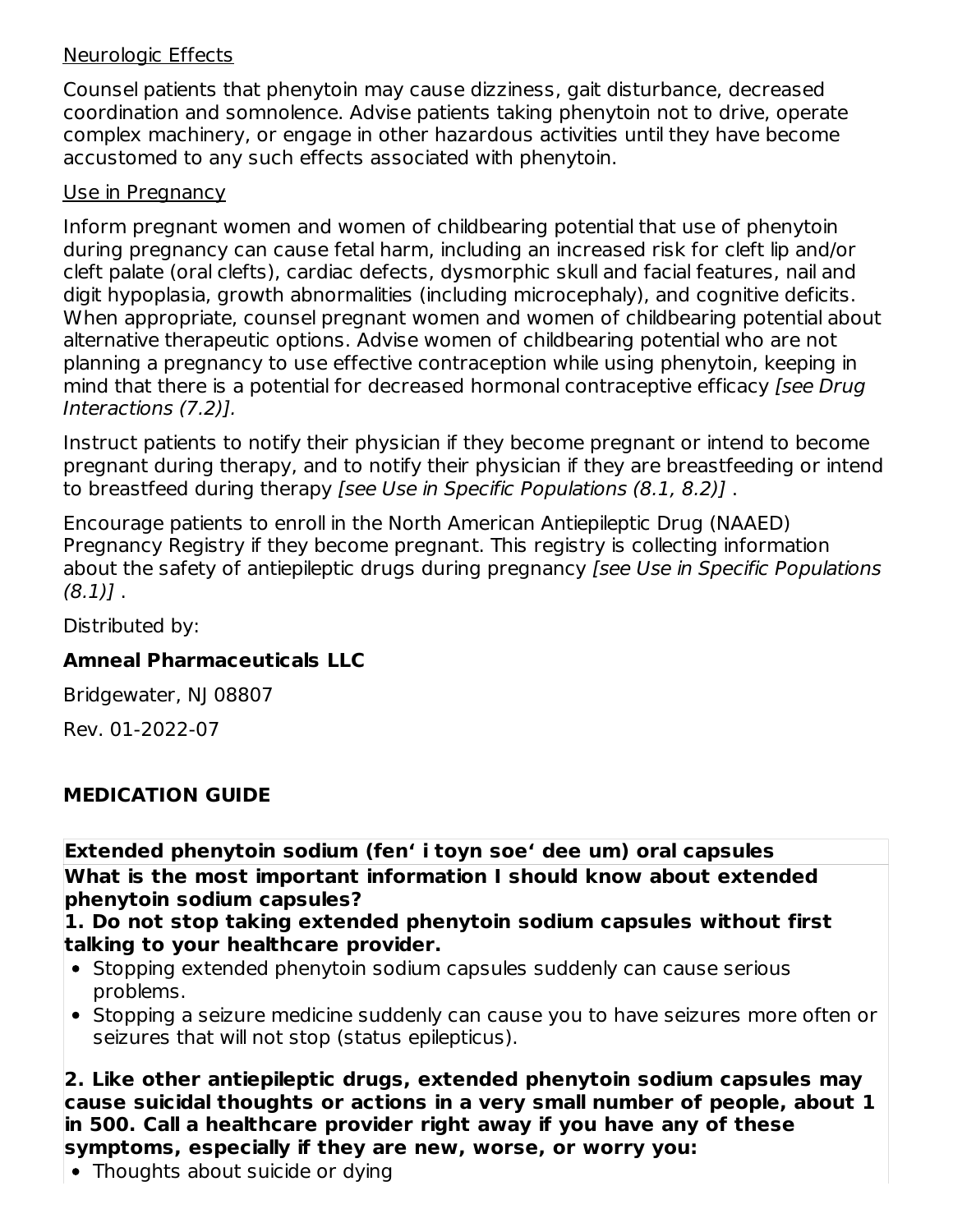- New or worse anxiety
- Trouble sleeping (insomnia)
- Acting on dangerous impulses
- Attempts to commit suicide
- Feeling agitated or restless
- New or worse irritability
- An extreme increase in activity and talking (mania)
- New or worse depression
- Panic attacks
- Acting aggressive, being angry, or violent
- Other unusual changes in behavior or mood

Suicidal thoughts or actions can be caused by things other than medicines. If you have suicidal thoughts or actions, your healthcare provider may check for other causes.

## **How can I watch for early symptoms of suicidal thoughts and actions?**

- Pay attention to any changes, especially sudden changes, in mood, behaviors, thoughts, or feelings.
- Keep all follow-up visits with your healthcare provider as scheduled.

Call your healthcare provider between visits as needed, especially if you are worried about symptoms.

**3. Extended phenytoin sodium capsules can cause a type of serious allergic reaction that may affect different parts of the body such as your liver, kidneys, blood, heart, skin or other parts of your body. These can be very serious and cause death. Call your healthcare provider right away if you have any or all of these symptoms:**

- Fever
- Sore throat
- Not wanting to eat (anorexia)
- Rash
- Sores in your mouth
- Nausea
- Swollen lymph glands
- Bruise easily
- Vomiting
- Swelling of your face, eye, lips, or tongue
- Trouble swallowing or breathing
- Purple or red spots on your skin
- Increase infections
- Yellowing of the skin and the white part of your eyes (jaundice)

Call your healthcare provider even if the symptoms are mild or if you have been taking extended phenytoin sodium capsules for an extended period of time. These symptoms can be a sign of a serious allergic reaction.

#### **4. Extended phenytoin sodium capsules can cause problems with your heart, including a slow heartbeat. Let your healthcare provider know right away if you have any of these symptoms:**

- dizziness
- tiredness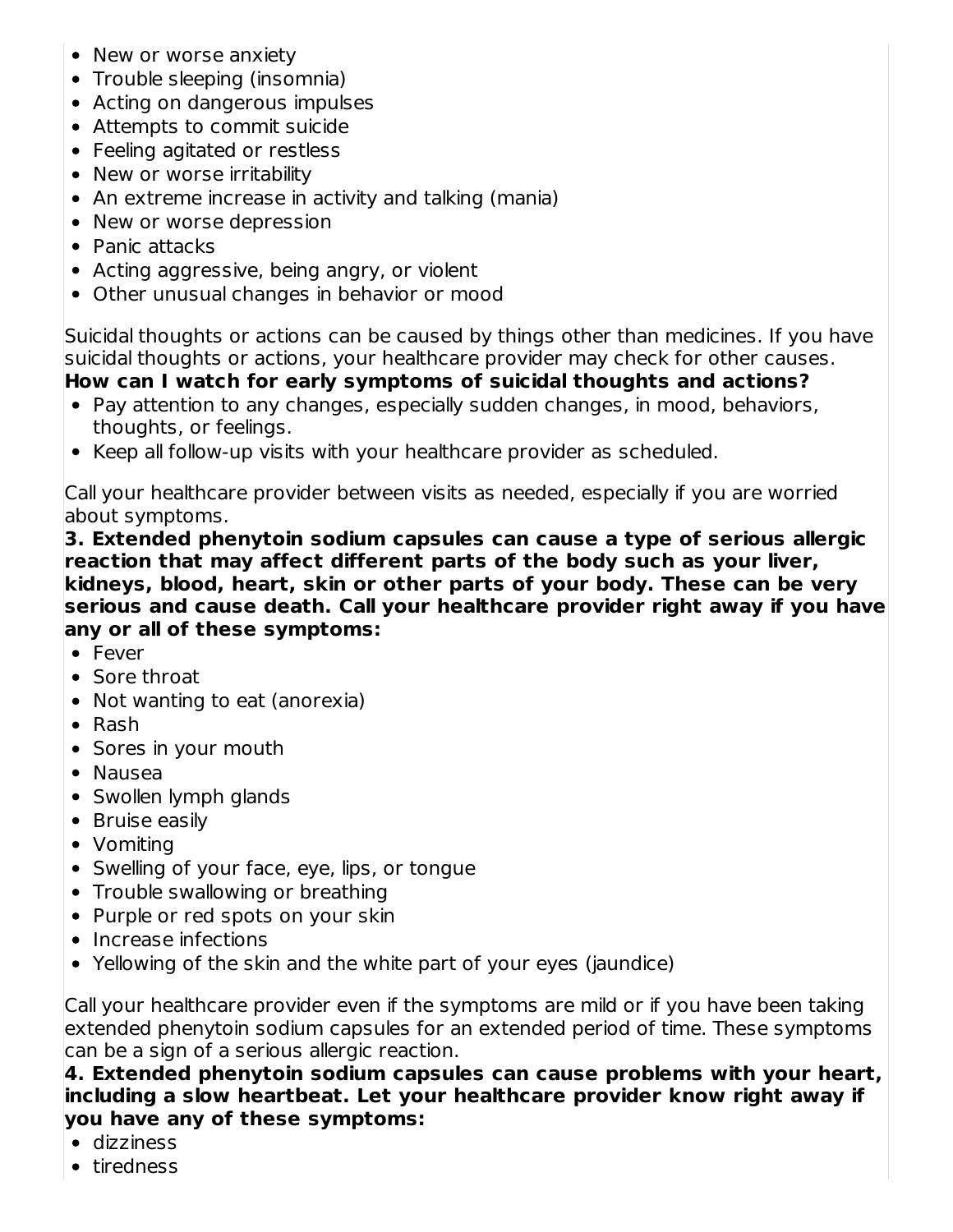- feeling like your heart is beating slowly or skipping beats
- $\bullet$  chest pain

## **What are extended phenytoin sodium capsules?**

Extended phenytoin sodium capsules are a prescription medicine used to treat certain types of seizures called tonic-clonic (grand mal) and psychomotor (temporal lobe) seizures.

## **Do not take extended phenytoin sodium capsules if you:**

- Are allergic to phenytoin or any of the ingredients in extended phenytoin sodium capsules. See the end of this leaflet for a complete list of ingredients in extended phenytoin sodium capsules.
- Have had an allergic reaction to CEREBYX (fosphenytoin), PEGANONE (ethotoin), or MESANTOIN (mephenytoin).
- Have had liver problems from taking phenytoin.
- Take delavirdine.

## **Before taking extended phenytoin sodium capsules, tell your healthcare provider about all of your medical conditions, including if you:**

- Have or have had depression, mood problems, or suicidal thoughts or behavior
- Have had an allergic reaction to a medicine similar to extended phenytoin sodium capsules called carboxamides, barbiturates, succinimides, and oxazolidinediones
- Have or had liver or kidney problems
- Have or had an enzyme problem called porphyria
- Have or had high blood sugar (hyperglycemia)
- Drink alcohol
- Are pregnant or plan to become pregnant. Extended phenytoin sodium capsules may harm your unborn baby.
- If you take extended phenytoin sodium capsules during pregnancy, your baby is at risk for serious birth defects.
- If you become pregnant while taking extended phenytoin sodium capsules, the level of phenytoin in your blood may decrease, causing your seizures to become worse. Your healthcare provider may change your dose of extended phenytoin sodium capsules.
- If you take extended phenytoin sodium capsules during pregnancy, your baby is also at risk for bleeding problems right after birth. Your healthcare provider may give you and your baby medicine to prevent this.
- All women of child-bearing age should talk to their healthcare provider about using other possible treatments instead of extended phenytoin sodium capsules.
- If you are of childbearing age and are not planning on getting pregnant, you should use effective birth control (contraception) while taking extended phenytoin sodium capsules.
- **Pregnancy Registry:** If you become pregnant while taking extended phenytoin sodium capsules, talk to your healthcare provider about registering with the North American Antiepileptic Drug Pregnancy Registry. You can enroll in this registry by calling 1-888-233-2334. The purpose of this registry is to collect information about the safety of antiepileptic drugs during pregnancy.
- Are breastfeeding or plan to breastfeed. Phenytoin can pass into breast milk. You and your healthcare provider should decide if you will take extended phenytoin sodium capsules while you are breastfeeding.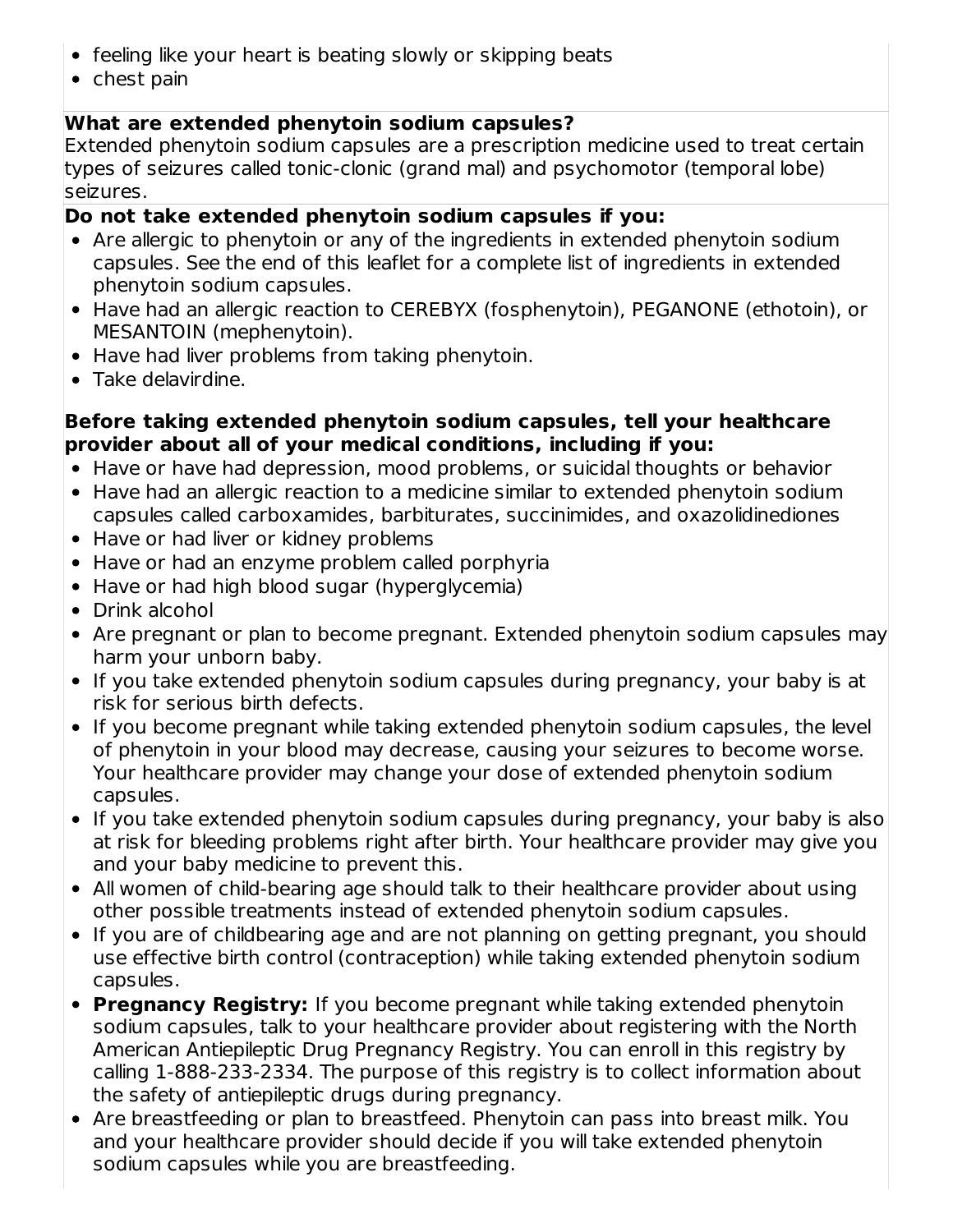Tell your healthcare provider about all the medicines you take, including prescription and over-the-counter medicines, vitamins, and herbal supplements. These medicines can change the levels of phenytoin in your blood.

Taking extended phenytoin sodium capsules with certain other medicines can cause side effects or affect how well they work. Do not start or stop other medicines without talking to your healthcare provider.

Know the medicines you take. Keep a list of them and show it to your healthcare provider and pharmacist when you get a new medicine.

#### **How should I take extended phenytoin sodium capsules?**

- Take extended phenytoin sodium capsules exactly as your healthcare provider tells you.
- Your healthcare provider will tell you how much extended phenytoin sodium capsules to take and when to take it.
- Your healthcare provider may change your dose if needed. Do not change your dose of extended phenytoin sodium capsules without talking to your healthcare provider.
- Do not stop taking extended phenytoin sodium capsules without first talking to your healthcare provider. Stopping extended phenytoin sodium capsules suddenly can cause serious problems.

#### **What should I avoid while taking extended phenytoin sodium capsules?**

- Do not drink alcohol while you take extended phenytoin sodium capsules without first talking to your healthcare provider. Drinking alcohol while taking extended phenytoin sodium capsules may change your blood levels of phenytoin which can cause serious problems.
- Do not drive, operate heavy machinery, or do other dangerous activities until you know how extended phenytoin sodium capsules affects you. Extended phenytoin sodium capsules can slow your thinking and motor skills.

#### **What are the possible side effects of extended phenytoin sodium capsules?** See " **What is the most important information I should know about extended phenytoin sodium capsules?"**

#### **Extended phenytoin sodium capsules may cause other serious side effects including:**

- Liver problems.
- Low blood count which could increase your chance of getting infections, bruising, bleeding and increased fatigue.
- Softening of your bones (osteopenia, osteoporosis, and osteomalacia) can cause your bones to break (fractures).
- High blood sugar (hyperglycemia).
- High levels of phenytoin in your blood that could cause confusion also known as delirium, psychosis or a more serious condition that affects how your brain works (encephalopathy).

Call your healthcare provider right away, if you have any of the symptoms listed above. The most common side effects of extended phenytoin sodium capsules include:

- Irregular movement of the eye (nystagmus)
- Slurred speech
- Drowsiness (somnolence)
- Problems with movement and balance (ataxia)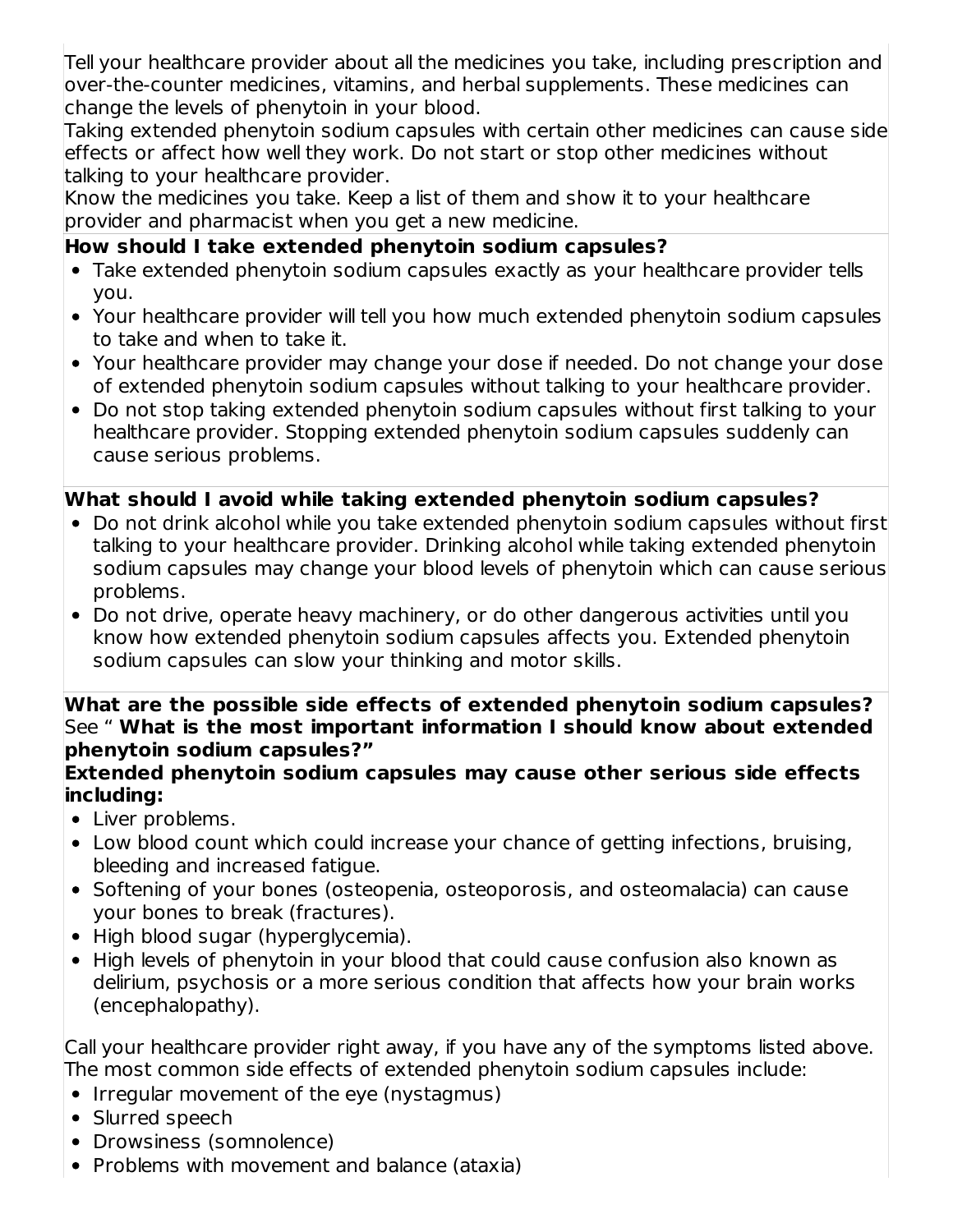- Decrease in coordination
- Confusion

Extended phenytoin sodium capsules can cause overgrowth of your gums. Brushing and flossing your teeth and seeing a dentist regularly while taking extended phenytoin sodium capsules can help prevent this from happening.

These are not all of the possible side effects of extended phenytoin sodium capsules. Call your doctor for medical advice about side effects. You may report side effects to FDA at 1-800-FDA-1088.

#### **How should I store extended phenytoin sodium capsules?**

- Store extended phenytoin sodium capsules at room temperature between 68°F to 77°F (20°C to 25°C).
- Store in tight, light-resistant containers.
- Protect from moisture.

#### **Keep extended phenytoin sodium capsules and all medicines out of the reach of children.**

#### **General information about the safe and effective use of extended phenytoin sodium capsules.**

Medicines are sometimes prescribed for purposes other than those listed in a Medication Guide. Do not use extended phenytoin sodium capsules for a condition for which it was not prescribed. Do not give extended phenytoin sodium capsules to other people, even if they have the same symptoms that you have. It may harm them. You can ask your pharmacist or healthcare provider for information about extended phenytoin sodium capsules that is written for health professionals.

**What are the ingredients in extended phenytoin sodium capsules? Extended phenytoin sodium capsules 100 mg:** white opaque / light lavender opaque, hard gelatin capsules imprinted with "IP 212" on both cap and body. **Active ingredient:** 100 mg phenytoin sodium, USP

#### **Inactive ingredients:**

D&C Red #28, D&C Red #33, FD&C Blue #1, gelatin, hydroxypropyl cellulose, mannitol, magnesium stearate, talc and titanium dioxide.

For more information about extended phenytoin sodium capsules, visit www.amneal.com or call 1-877-835-5472.

This Medication Guide has been approved by the U.S. Food and Drug Administration.

#### Distributed by:

**Amneal Pharmaceuticals LLC**

Bridgewater, NJ 08807

Rev. 12-2021-05

Dispense with Medication Guide available at:

documents.amneal.com/mg/extended-phenytoin-sodium.pdf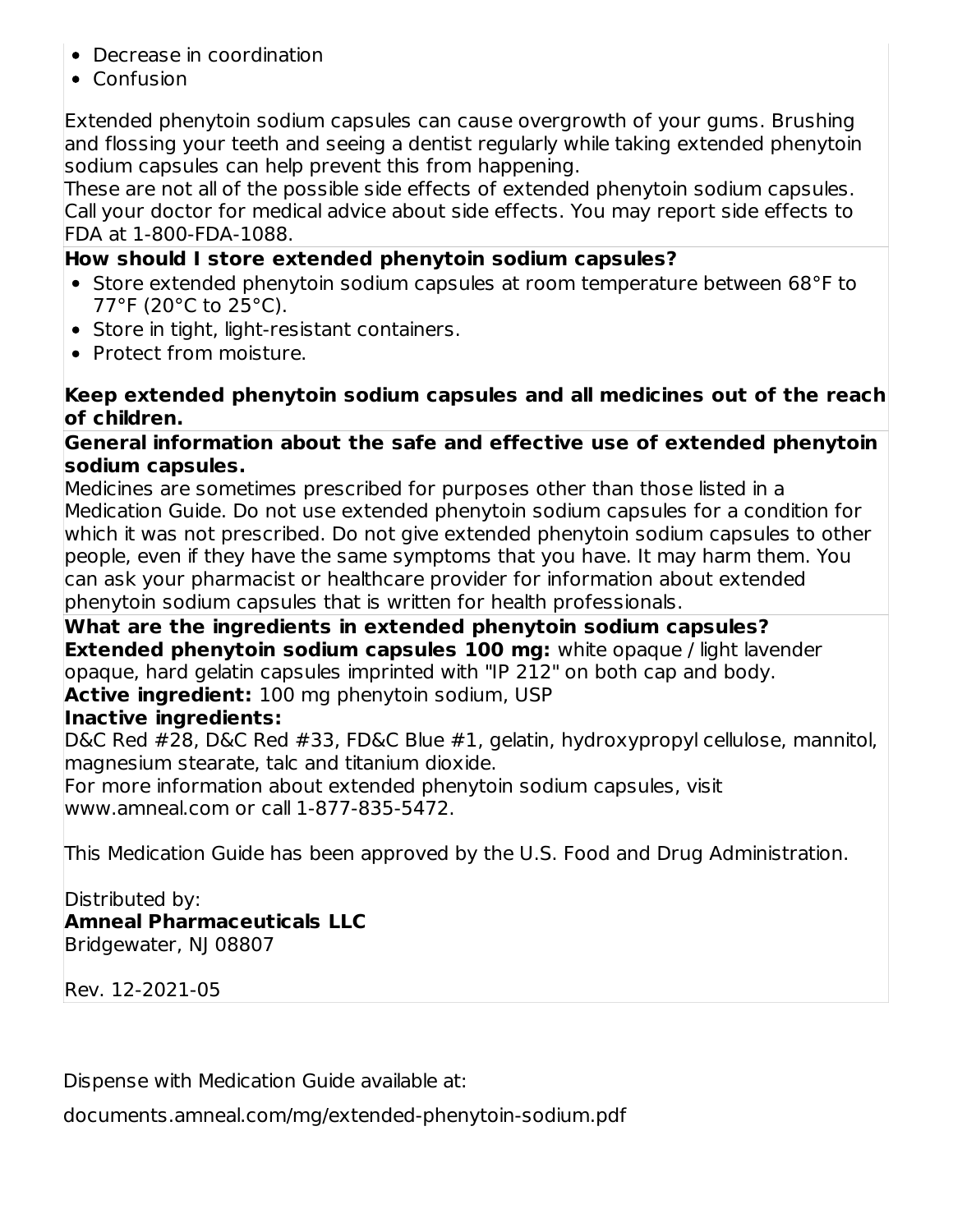#### **PRINCIPAL DISPLAY PANEL**

#### **Extended Phenytoin Sodium Capsules, USP 100 mg**

#### **Rx only**



#### **EXTENDED PHENYTOIN SODIUM**

phenytoin sodium capsule

| <b>Product Information</b>                                                                               |                                       |                                          |                              |                  |        |                          |  |
|----------------------------------------------------------------------------------------------------------|---------------------------------------|------------------------------------------|------------------------------|------------------|--------|--------------------------|--|
| <b>Product Type</b>                                                                                      |                                       | <b>HUMAN PRESCRIPTION</b><br><b>DRUG</b> | <b>Item Code</b><br>(Source) | 212)             |        | NDC:43063-492(NDC:65162- |  |
| <b>Route of Administration</b>                                                                           |                                       | ORAI                                     |                              |                  |        |                          |  |
|                                                                                                          |                                       |                                          |                              |                  |        |                          |  |
|                                                                                                          |                                       |                                          |                              |                  |        |                          |  |
| <b>Active Ingredient/Active Moiety</b>                                                                   |                                       |                                          |                              |                  |        |                          |  |
| <b>Ingredient Name</b><br><b>Basis of Strength</b><br><b>Strength</b>                                    |                                       |                                          |                              |                  |        |                          |  |
| <b>PHENYTOIN SODIUM (UNII: 4182431BJH) (PHENYTOIN - UNII:6158TKW0C5)</b><br>PHENYTOIN SODIUM<br>$100$ mg |                                       |                                          |                              |                  |        |                          |  |
|                                                                                                          |                                       |                                          |                              |                  |        |                          |  |
|                                                                                                          |                                       |                                          |                              |                  |        |                          |  |
| <b>Product Characteristics</b>                                                                           |                                       |                                          |                              |                  |        |                          |  |
| Color                                                                                                    | white (/Light Lavender)               |                                          | <b>Score</b>                 |                  |        | no score                 |  |
| <b>Shape</b>                                                                                             | CAPSULE (Hard Gelatin)<br><b>Size</b> |                                          |                              | 16 <sub>mm</sub> |        |                          |  |
| <b>Flavor</b>                                                                                            |                                       |                                          | <b>Imprint Code</b>          |                  | IP;212 |                          |  |
| <b>Contains</b>                                                                                          |                                       |                                          |                              |                  |        |                          |  |
|                                                                                                          |                                       |                                          |                              |                  |        |                          |  |